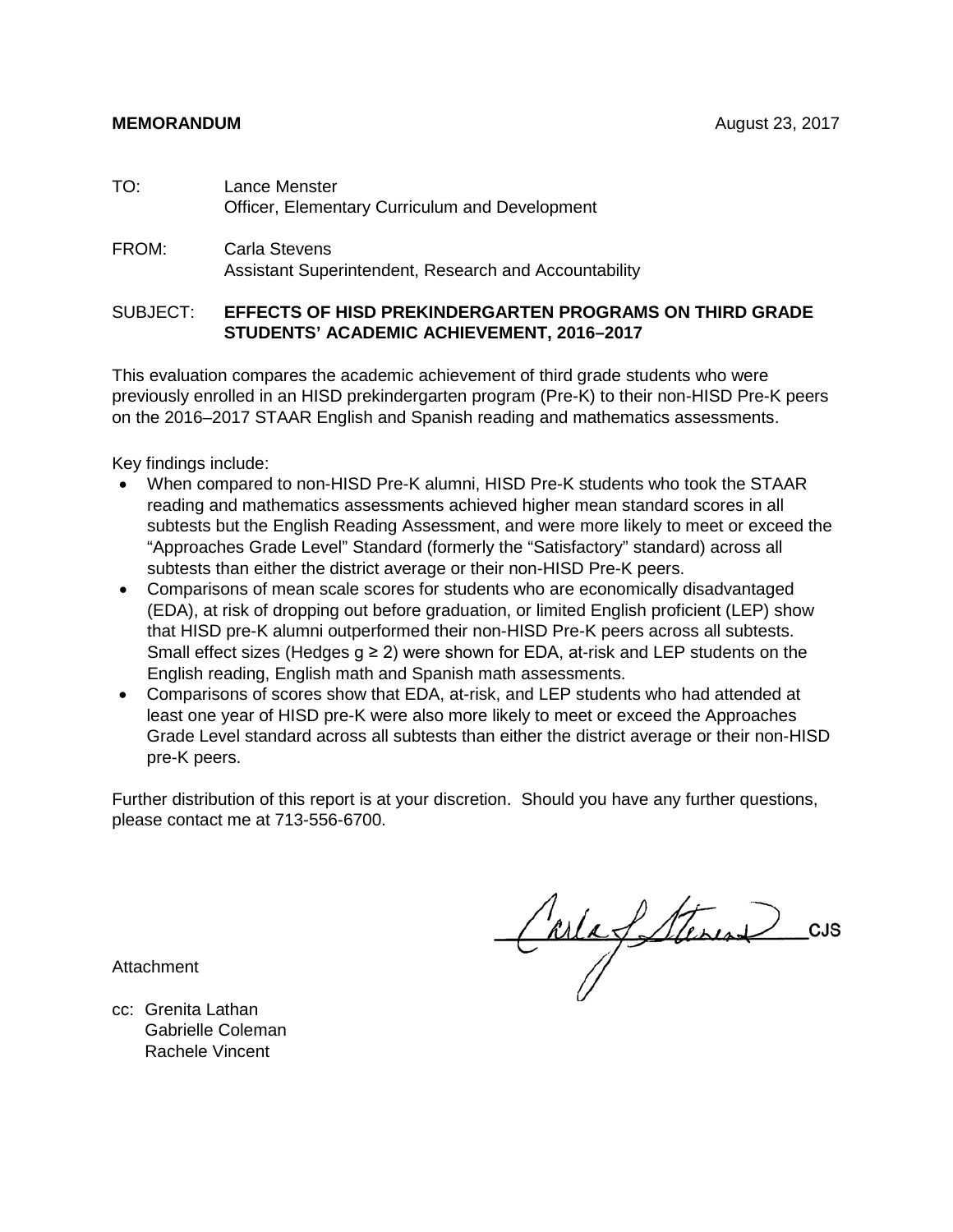### **Houston Independent School District**

# **RESEARCH** Educational Program Report

**Effects of HISD Prekindergarten Programs on Third-Grade Students' Academic Achievement, 2016-2017**

# HISD Research and Accountability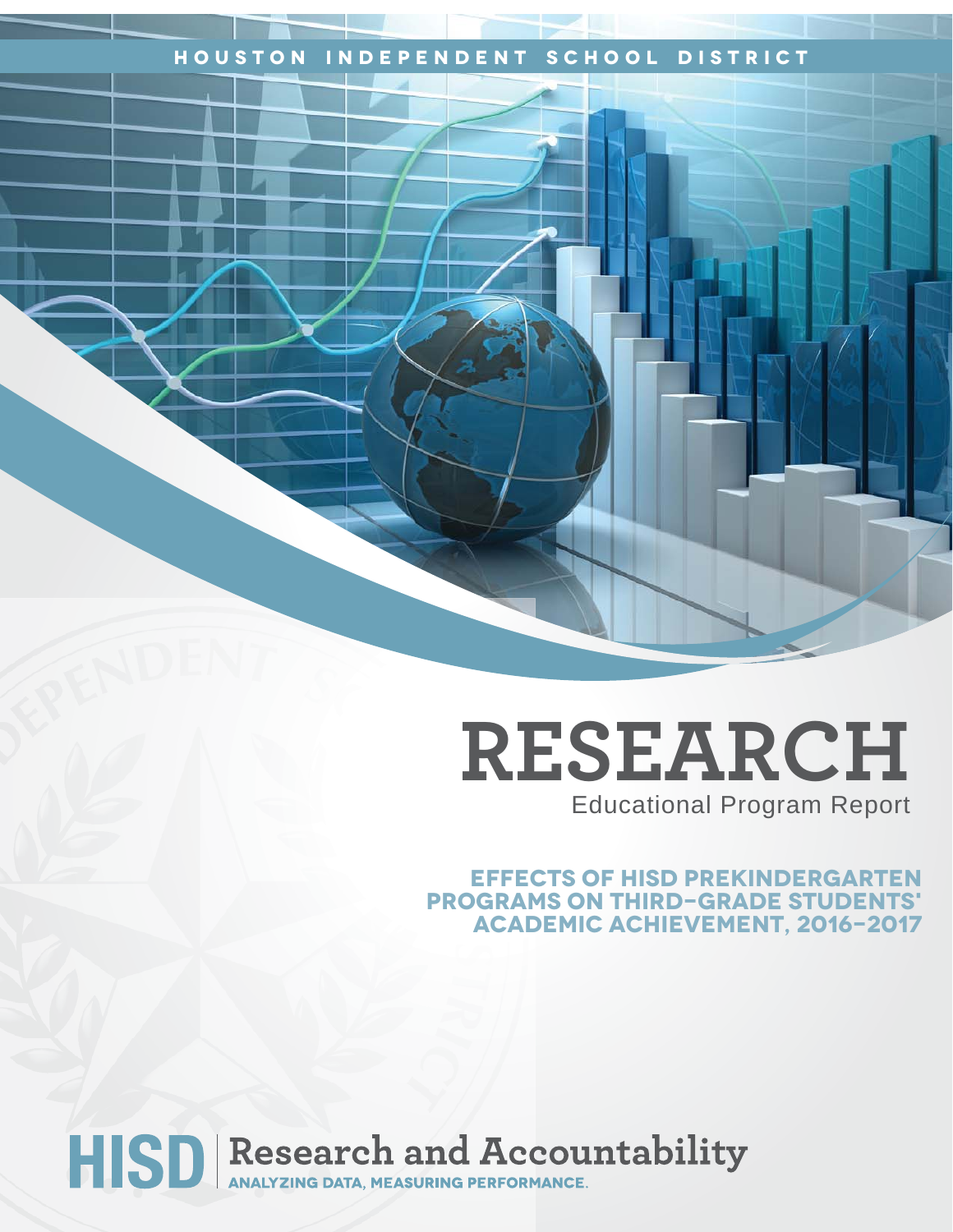

## **2017 Board of Education**

**Wanda Adams President** 

**Diana Dávila**  First Vice President

**Jolanda Jones**  Second Vice President

**Rhonda Skillern-Jones Secretary** 

**Anne Sung** Assistant Secretary

**Anna Eastman Manuel Rodriguez, Jr. Michael L. Lunceford Holly Maria Flynn Vilaseca**

**Richard A. Carranza** Superintendent of Schools

**Carla Stevens** Assistant Superintendent Department of Research and Accountability

**Jessica Brown, Ph.D.**  Research Specialist

**Venita R. Holmes, Dr.P.H.**  Research Manager

**Houston Independent School District** Hattie Mae White Educational Support Center 4400 West 18th StreetHouston, Texas 77092-8501

#### **www.HoustonISD.org**

It is the policy of the Houston Independent School District not to discriminate on the basis of age, color, handicap or disability, ancestry, national origin, marital status, race, religion, sex, veteran status, political affiliation, sexual orientation, gender identity and/or gender expression in its educational or employment programs and activities.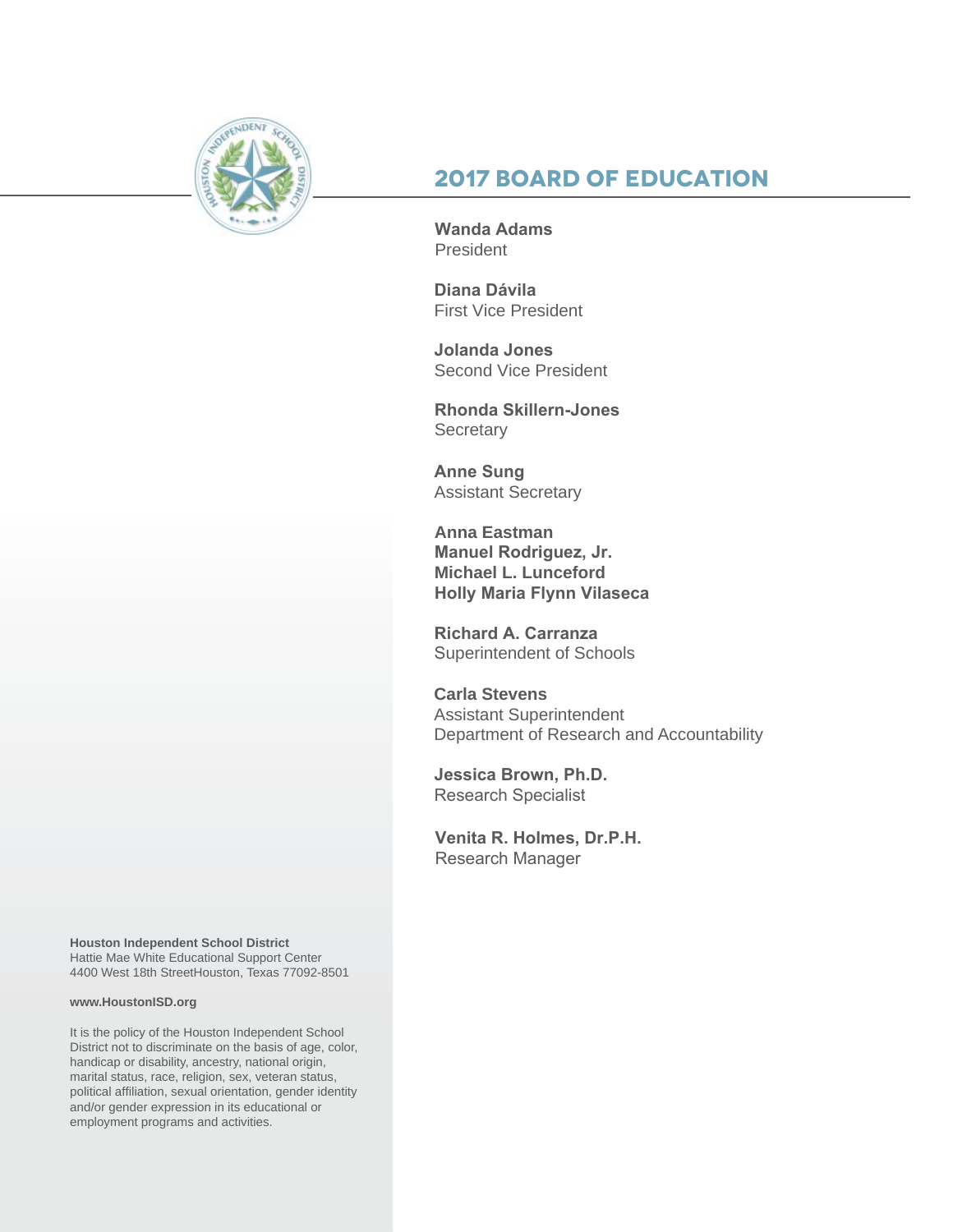

## **E V A L U A T I O N R E P O R T**

**B U R E A U O F P R O G R A M E V A L U A T I O N**

August 18, 2017

#### *Effects of HISD Prekindergarten Programs on Third-Grade Students' Academic Achievement, 2016–2017*

By Jessica A. Brown, Ph.D.

*The Houston Independent School District (HISD) currently offers free, full-day prekindergarten programs to all eligible students within the district's attendance boundaries. This evaluation compares the academic achievement of third-grade students who were previously enrolled in HISD prekindergarten programs during the 2012–2013 school year to their non-HISD Pre-K peers. Findings in this study suggest that a positive relationship may exist between students' enrollment in an HISD Pre-K program and their academic achievement on the 2017 STAAR English and Spanish reading and mathematics assessments. The relationship of HISD Pre-K on students' achievement was especially noteworthy when demographic characteristics were taken into account. Findings show that economicallydisadvantaged students, students who are at-risk of dropping out, and limited English proficient (LEP) students who attended HISD prekindergarten programs experienced higher academic achievement than similarly disadvantaged, at-risk, or LEP peers who did not attend HISD Pre-K.* 

#### **Background**

In compliance with the Texas Education Code § 29.153, the Houston Independent School District (HISD) has provided free prekindergarten classes for eligible Houston area four-year old students since the 1985–1986 school year: children are enrolled into one of four HISD prekindergarten program models: (1) an early childhood center (ECC), (2) a school-based program, (3) an HISD and Head Start collaborative program, or (4) a Montessori program. Preschool-age children with disabilities are enrolled according to HISD and prekindergarten eligibility guidelines (see Houston Independent School District [HISD] Prekindergarten Homepage, 2016a). Home language surveys are also administered to parents or guardians in order to place children in a linguistically-appropriate HISD prekindergarten classroom (i.e., Transitional Bilingual, English as a Second Language, English, or Dual Language). With the exception of HISD Montessori prekindergarten programs, the district uses *the Frog Street Pre-K (FSPK)* curriculum. Frog Street Pre-K focuses on the physical, social and emotional, cognitive,

and language development of preschool-age children (Schiller, n.d.). The quality of implementation of this curriculum forms the foundation of children's future academic success. Presently, the HISD operates 155 campuses that provide instruction for young children (HISD, 2016a).

#### **Literature Review**

School readiness refers to children "possessing the skills, knowledge, and attitudes necessary for success in school and later learning in life" (U.S. Department of Health and Human Services, Administration for Children and Families, Office of Head Start [OHS], 2015). While school readiness is important for all children, it is particularly essential for vulnerable and disadvantaged populations including "girls, children with disabilities, ethnic minorities, and those living in rural areas" (United Nations Children's Fund [UNICEF], 2012, p. 9). However, researchers suggest that inequities in children's school readiness and academic success are more prevalent among children of color and those from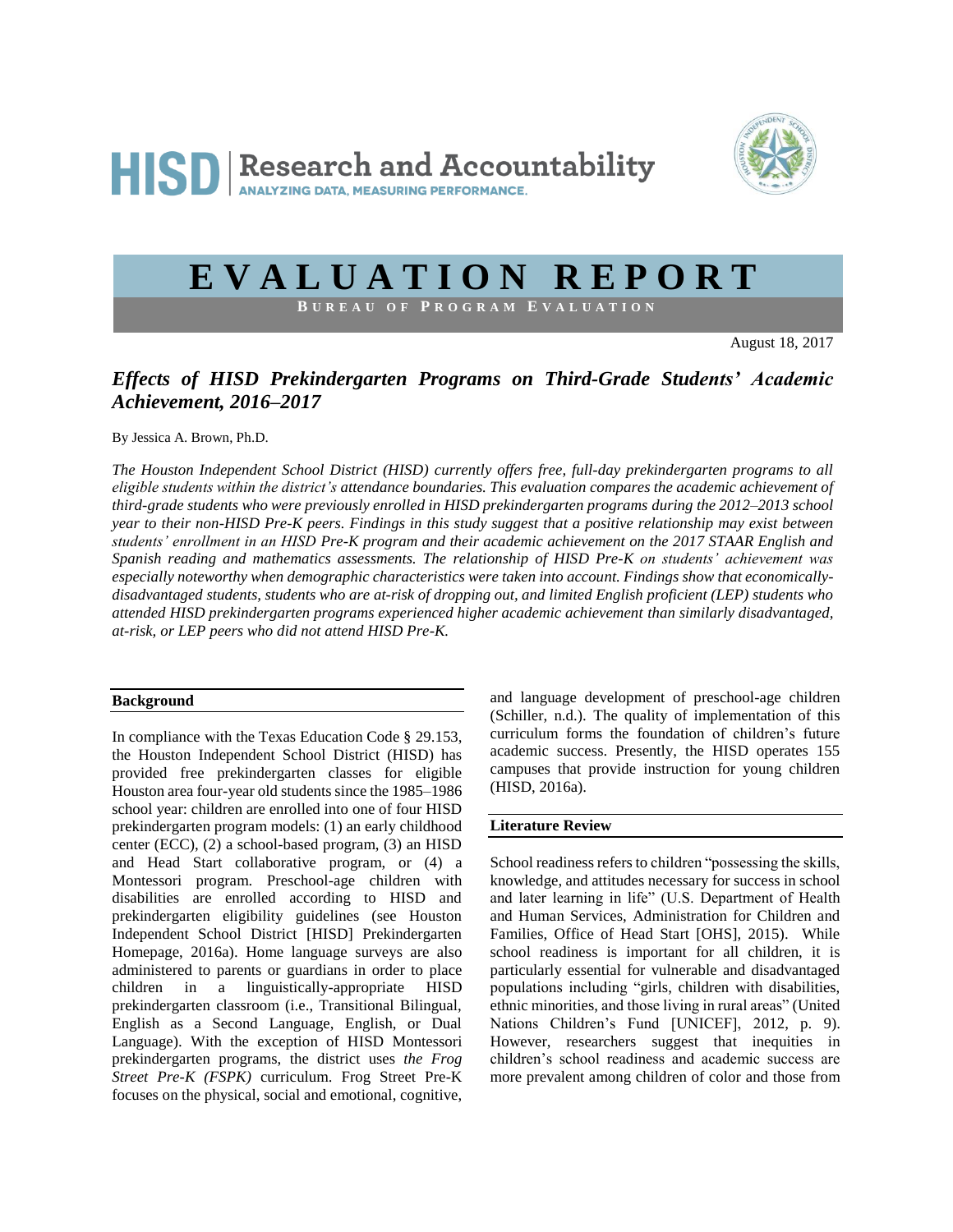economically disadvantaged backgrounds (National Research Council [NRC], 2009).

Results included in the *Houston Independent School District State of Texas Assessments of Academic Readiness (STAAR) Performance, Grades 3-8 Spring 2016* report, indicated that, rather than shrinking with time spent in formal education, the achievement gap between disadvantaged students and their more privileged peers typically widened across grade levels (Houston Independent School District [HISD], 2016b, p. 7). These results substantiate previous evidence found by Magnuson and Waldfogel who suggest achievement disparities in mathematics were related to "differences in mathematics learning experiences before school entry, and fewer meaningful pedagogical experiences once children of color entered school" (cited in NRC, 2009, p. 100). Public preschools that serve higher percentages of economically-disadvantaged children tend "to provide fewer learning opportunities and supports for [literacy and] mathematical development than ones serving their more affluent peers" (Clements and Sarama, 2008 as cited in NRC, 2009, p. 98). The negative indicators associated with young children with disadvantaged backgrounds (e.g., at-risk, poor access to resources, low income, limited parent education) can adversely alter their cognitive, socio-emotional, and physical developmental trajectories (Evans & Kim, 2013). Without high-quality comprehensive interventions, relationships among these variables may affect children with disadvantaged backgrounds throughout their lifetime, thus perpetuating the deleterious impacts of inequality across generations.

Early childhood education researchers have found that young children who are at greater risk for school failure are more likely to succeed in school if they attend wellplanned, high-quality early childhood programs (National Association of the Education of Young Children & National Association of Early Childhood Specialists in State Departments of Education [NAEYC & NAECS/SDE], 2003; National Research Council [NRC], 2001). High-quality prekindergarten programs enhance children's cognitive development and improve their academic achievement, particularly for students from disadvantaged backgrounds (Brooks-Gunn, 2003; Currie, 2000; Gormley, Gayer, Phillips, & Dawson, 2005; Magnuson, Ruhm, & Waldfogel, 2007; Shager, Schindler, Magnuson, Duncan, Yoshikawa, & Hart, 2013; Baumgartner, 2017). Exigent literature also suggests that the beneficial effects of early childhood interventions are typically much larger for more disadvantaged youth (Currie, 2000; Magnuson et al., 2007).

Findings from previous research regarding the effectiveness of early childhood programs, however, have varied considerably from negative or no effects, to substantial short- and long-term effects on young children's school readiness and achievement outcomes (Del Grosso, Akers, Esposito, & Paulsell, 2014; Houston Independent School District [HISD], 2016c; U.S. Advisory Committee on Head Start Research and Evaluation, 2012; Zhai, Brooks-Gunn, & Waldfogel, 2011; Baumgartner, 2017). Reasons contributing to the divergence in findings regarding early childhood programs' true impact on young children's school readiness include (a) selection bias (U.S. Advisory Committee on Head Start Research and Evaluation, 2012; Gormley et al., 2005); (b) differences in research methodologies and scope (Del Grosso et al., 2014); and (c) variations in reliability and validity of psychometric measures.

#### **Purpose**

The purpose of this report was to inform HISD and education stakeholders about third-grade students' achievement levels in reading and mathematics following enrollment in an HISD prekindergarten program.

- 1. How well did third-grade students who were previously enrolled in HISD Pre-K perform on the 2017 STAAR reading and mathematics assessments in comparison to their non-"alumni" peers? Were there any differences when demographic factors, such as economic background, at-risk status, or English proficiency, were taken into account?
- 2. Were third-grade HISD Pre-K alumni more likely to meet the Approaches Grade Level (AGL) standard (formerly the "Level II: Satisfactory" standard), by which STAAR measures age and grade-level appropriate academic performance? Were there any differences among students when economic, at-risk or English proficiency indicators were taken into account?

#### **Methods**

#### *Data collection*

Data collection for third-grade students who were previously enrolled in an HISD prekindergarten program during the 2012–2013 school year was conducted in two phases. The first phase of data collection consisted of identifying all prekindergarten (coded 'PK') and thirdgrade (coded '03') students who attended HISD during the 2012–2013 and 2016–2017 school years,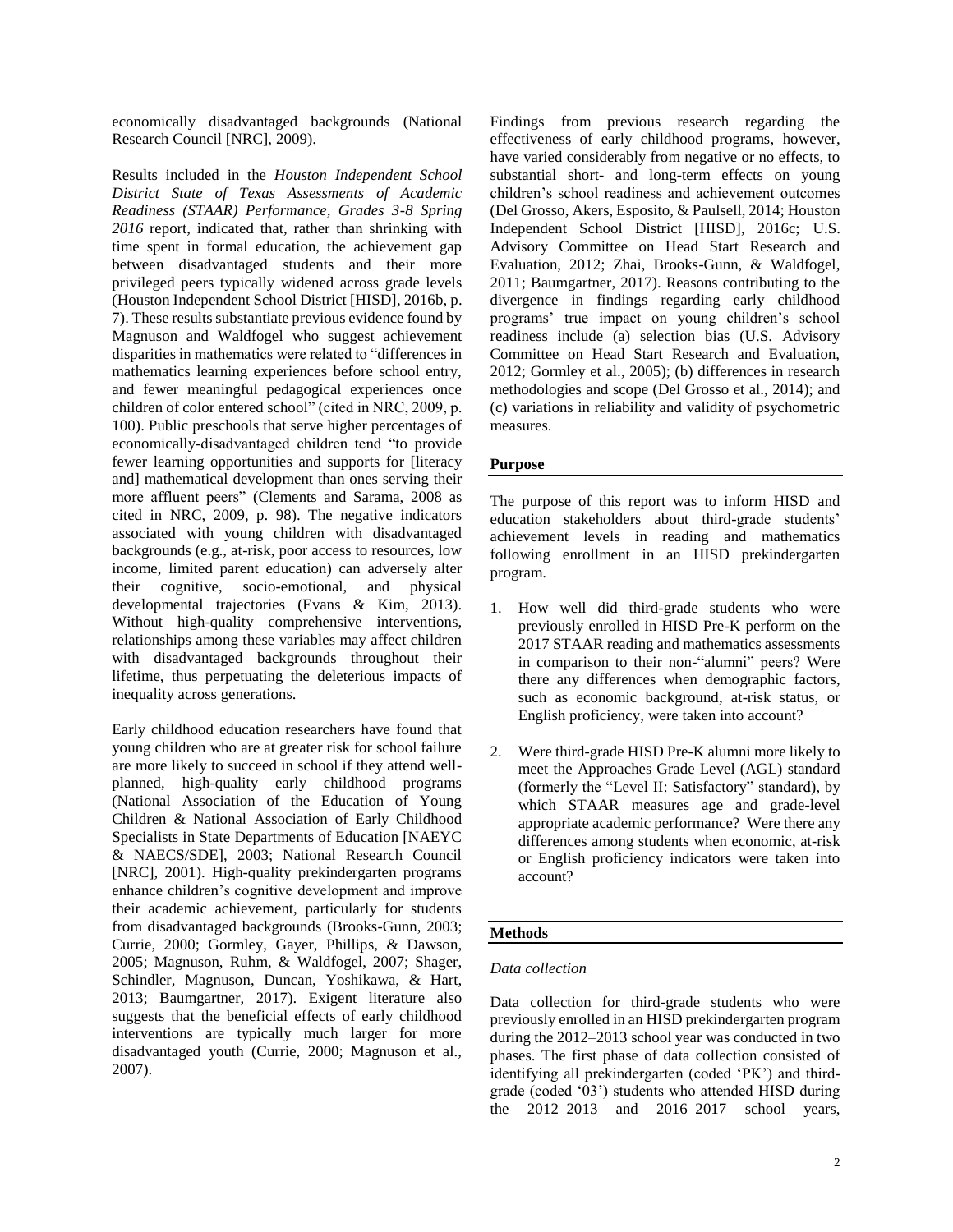respectively. This information was retrieved from the Public Education Information Management System (PEIMS) 2012–2013 and 2016–2017 HISD student databases. With the PEIMS 2016–2017 database serving as the base file, both databases were merged together, resulting in the identification of 18,082 third-grade students. The second phase of data collection involved merging students' PEIMS data to their academic data located in the STAAR 2016–2017 HISD student database, with the latter serving as the new base file. Merging the files resulted in a decrease in the third-grade student count to 16,406.

#### *Measures*

The demographic characteristics of HISD third-grade students used for this report were collected from the PEIMS 2016–2017 HISD student database. Characteristics included gender, race and ethnicity, special education eligibility, and status as economicallydisadvantaged, limited English proficient (LEP), or atrisk. HISD defines at-risk students as individuals who have an increased likelihood of dropping out of school. An additional LEP variable was created to incorporate the home language category (i.e. LEP Spanish, LEP non-Spanish, non-LEP non-Spanish, and non-LEP Spanish; see **Appendix A**).

The academic achievement of HISD third-grade students was measured and collected through the State of Texas Assessments of Academic Readiness assessment system (STAAR). During the spring of 2017, HISD third-grade students were administered the STAAR reading and mathematics assessments. A Spanish version was also made available, as well as accommodations for students with disabilities (SWD) as determined by the Admission, Review, and Dismissal (ARD) Committees (HISD, 2016b). As of this year, STAAR's previous benchmark ("Level II: Satisfactory") was renamed "Approaches Grade Level" (AGL), although the minimum score cutoffs did not change (Texas Education Agency [TEA], 2017.) **Table 1** shows the minimum scale score students needed to meet the Approaches Grade Level standard on the third-grade STAAR reading and mathematics assessments (Texas Education Agency [TEA], 2017).

| Table 1. Minimum Scale Scores for the 2017 Approaches<br><b>Grade Level (AGL) Standards on the STAAR Third-</b><br><b>Grade Reading and Mathematics Assessments by</b><br>Language |                    |         |  |  |  |  |  |  |
|------------------------------------------------------------------------------------------------------------------------------------------------------------------------------------|--------------------|---------|--|--|--|--|--|--|
|                                                                                                                                                                                    | 2017 AGL benchmark |         |  |  |  |  |  |  |
| <b>Subject</b>                                                                                                                                                                     | English            | Spanish |  |  |  |  |  |  |
| Reading                                                                                                                                                                            | 1345               | 1318    |  |  |  |  |  |  |
| Mathematics<br>1360<br>1360                                                                                                                                                        |                    |         |  |  |  |  |  |  |

Source. TEA at http://tea.texas.gov/student.assessment/staar/convtables/

#### *Statistical Analyses*

 The International Business Machines Corporation Statistical Package for the Social Sciences (IBM SPSS) 22.0 was used to conduct descriptive statistical analyses of study variables. Summary statistics were computed to determine third graders' academic achievement in reading and mathematics. The information presented in this report was primarily described by mean scale scores. As such, caution should be exercised when interpreting relationships between study variables. In addition to mean scale scores, frequency analyses were also conducted to determine the percent of students who met the 2017 Approaches Grade Level benchmark on the STAAR reading and mathematics assessments.

Effect sizes were also computed to measure the magnitude of program impacts on students' academic achievement using Hedges' g. Hedge's g is a standard deviation-based measure used to compute the effect size for groups with different sample sizes. Hedge's g follows similar criteria to Cohen's d for determining the strength of an intervention with an effect size of  $0.2$  = small effect, 0.5= moderate effect, and 0.8=large effect. Full results are presented in **Appendix B**, **Tables 1** to **4**.

#### *Limitations*

- Comparison groups were not matched by prior academic achievement levels because the STAAR assessment is not administered before students' third grade year. Controlling for academic achievement levels prior to the beginning of third grade may have helped to explain some of the variance in academic outcomes between the groups by the end of the year. To reduce the impact of this limitation, the researcher (a) used descriptive statistics instead of inferential statistics to analyze relationships among variables, and (b) refrained from generalizing results generated in this study beyond the target population.
- Data retrieved from PEIMS represents a 'snapshot' of students who were enrolled by the last Friday in October of each school year in HISD (Texas Education Agency [TEA], 2016). Students present for the 'snapshot' may not have been actively enrolled in an HISD prekindergarten program the entire year. In contrast, students who were not present during the 'snapshot' may have actually enrolled later into a program, but were not identified as having attended HISD prekindergarten in the 2012–2013 school year.
- Academic measures retrieved for prekindergarten students eligible for special education services may not truly reflect their 2016–2017 academic outcomes as a number of four-year-old students who may have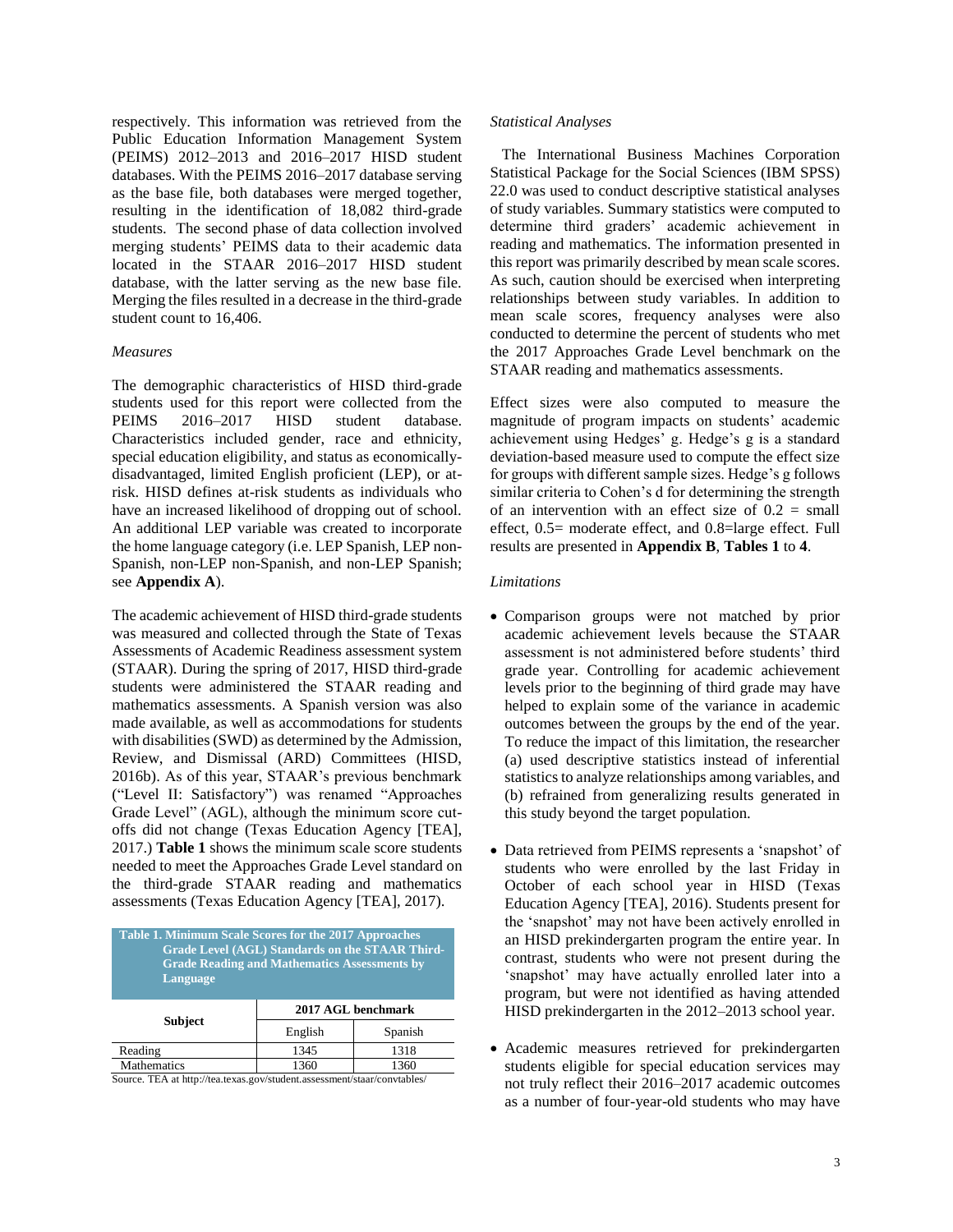also received prekindergarten instruction were coded as 'EE' (Early Education) during the 2012–2013 school year.

- A randomized, experimental research design was not conducted to evaluate the effects of HISD prekindergarten program intervention on students' academic achievement. As such, findings regarding the magnitude of the effect of HISD prekindergarten programs on students' short-term impact may be biased.
- The information in this report was primarily examined in the context of assessment outcomes, demographic characteristics, and prekindergarten program enrollment. However, because a detailed field study of pre-K curricula, and classroom implementation thereof, were beyond the scope of this report, causal inferences in reference to program attributes and impact were not made.

#### **Results**

*Mean Scale Scores: Pre-K Alumni and Economically Disadvantaged Students*

**Figure 1** to **Figure 4** show comparisons of students' academic achievement on the 2017 STAAR third-grade reading and mathematics assessments. Comparisons of mean scale scores achieved by students were analyzed in the context of prekindergarten program enrollment status and language versions of each subject assessment. Because Spanish reading passages and items were uniquely developed to maintain authenticity of the Spanish assessment, results for students administered the Spanish reading assessment should be interpreted on a vertical scoring system separate from the English reading results (Texas Education Agency [TEA], 2013). Total mean scale scores for all HISD third graders were obtained by merging the 2016–2017 PEIMS and STAAR databases: these district averages are included in **Figures 1** through **8** to serve as reference points.

Results in **Figure 1** show third-grade students who were enrolled in an HISD prekindergarten program achieved a mean scale score  $(M = 1420.8)$  on the 2017 STAAR English reading assessment that was slightly lower than that of their non-HISD Pre-K peers  $(M = 1425.3)$ . Both HISD Pre-K and non-HISD Pre-K alumni obtained mean scale scores that were comparable to the district's average  $(M = 1423.2)$ . Furthermore, more than 65 percent of all HISD third graders, regardless of Pre-K enrollment status, met or exceeded the Approaches Grade Level standard on the STAAR English Reading assessment (see **Appendix C**, **Table 1**).



**Figure 1.** Mean scale scores on 2017 STAAR English and Spanish reading assessments compared by Pre-K alumni status.

Figure 1 also shows third-grade students who were enrolled in an HISD prekindergarten program achieved a mean scale score ( $M = 1405.3$ ) on the 2017 STAAR Spanish reading assessment that was higher than that of their peers who did not attend HISD Pre-K ( $M = 1382.9$ ). HISD Pre-K alumni obtained a mean scale score that was higher than the district's average  $(M = 1396.7)$  on the Spanish reading assessment, in contrast to their nonalumni peers who obtained a lower mean scale score. Regardless of prekindergarten program enrollment status, majorities of students in both the Pre-K and non-Pre-K groups (69.5 and 62.4 percent, respectively) obtained mean scale scores that met or exceeded the Approaches Grade Level standard (see **Appendix C**, **Table 2**).

Because students determined to be economically disadvantaged (EDA) make up a substantial majority (79.6 percent) of all HISD third graders (see **Appendix A**, **Table 1**), the impact of prekindergarten enrollment on this population's academic achievement is of particular interest. Results in **Figure 2** show economicallydisadvantaged, third-grade students who were enrolled in HISD Pre-K achieved a mean scale score  $(M =$ 1409.3) on the 2017 STAAR English reading assessment that was higher than that of their economicallydisadvantaged, non-alumni peers  $(M = 1369.4)$ . EDA students who were previously enrolled in an HISD prekindergarten program obtained a mean scale score that was also higher than the district's average  $(M =$ 1391.1), in contrast to their non-alumni peers. Moreover, 64.2 percent of economically-disadvantaged students who had enrolled in HISD Pre-K obtained mean scale scores that met or exceeded the Approaches Grade Level standard, compared to 54.9 percent of students in the non-Pre-K group (see **Appendix C**, **Table 1**).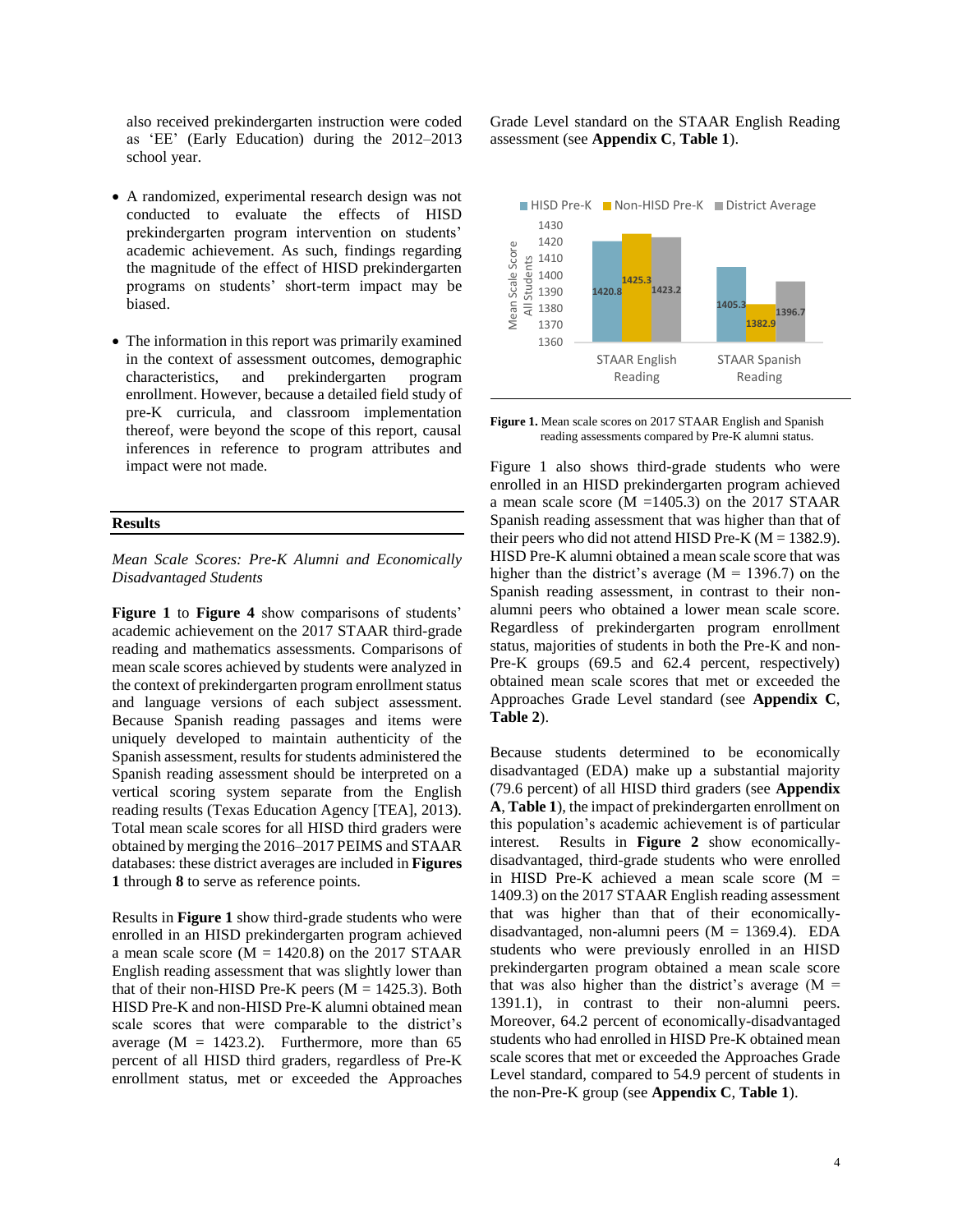

**Figure 2.** Mean scale scores on 2017 STAAR English and Spanish reading assessments compared by Pre-K alumni status: economically-disadvantaged students.

Figure 2 also shows economically-disadvantaged, thirdgrade students who were enrolled in an HISD prekindergarten program achieved a mean scale score  $(M = 1405.1)$  on the 2017 STAAR Spanish reading assessment that was higher than that of their economically-disadvantaged non-HISD Pre-K peers (M = 1380.2). Economically-disadvantaged Pre-K Alumni obtained a mean scale score that was higher than the district's average ( $M = 1395.7$ ), in contrast to their nonalumni peers. Moreover, 69.5 percent of economically disadvantaged students in the HISD Pre-K group met or exceeded the Approaches Grade Level standard on the STAAR Spanish reading assessment compared to 62.1 percent of the non-Pre-K group (see **Appendix C**, **Table 2**).

■ HISD Pre-K ■ Non-HISD Pre-K ■ District Average



**Figure 3.** Mean scale scores on 2017 STAAR English and Spanish math assessments compared by Pre-K alumni status.

Results in **Figure 3** show third-grade students who were enrolled in an HISD prekindergarten program achieved a mean scale score ( $M = 1472.5$ ) on the STAAR English mathematics assessment that was higher than that of their non-HISD Pre-K peers  $(M = 1467.6)$ . HISD Pre-K students obtained a mean scale score that was also higher than the district's average  $(M = 1469.9)$ , in contrast to non-alumni. For both groups, the percent meeting or exceeding the Approaches Grade Level standard was higher than 70 percent (see **Appendix C**, **Table 3**).

Figure 3 also shows third-grade students who were enrolled in an HISD prekindergarten program achieved a mean scale score  $(M = 1472.7)$  on the 2017 STAAR Spanish mathematics assessment that was higher than that of their non-HISD Pre-K peers  $(M = 1435.8)$ . Students who previously enrolled in an HISD prekindergarten program obtained a mean scale score that was higher than the district's average  $(M = 1458.4)$ . In the HISD Pre-K group, 77.6 percent of students met or exceeded the Approaches Grade Level STAAR Spanish mathematics standard compared to 70.2 percent of their non-HISD Pre-K peers (see **Appendix C**, **Table 4**).





**Figure 4.** Mean scale scores on 2017 STAAR English and Spanish math assessments compared by Pre-K alumni status: economically-disadvantaged students.

Results in **Figure 4** show third-grade, economicallydisadvantaged students who were enrolled in an HISD prekindergarten program achieved a mean scale score  $(M = 1464.8)$  on the 2017 STAAR English mathematics assessment that was higher than that of their economically-disadvantaged peers who did not attend an HISD prekindergarten program during the 2012–2013 school year ( $M = 1419.4$ ). Students who were previously enrolled in an HISD prekindergarten program likewise obtained a mean scale score that was higher than the district's average  $(M = 1444.1)$  on the English mathematics assessment. Among economicallydisadvantaged students who attended an HISD prekindergarten program, 73.3 percent achieved scores which met or exceeded the Approaches Grade Level standard, compared to 63.5 of their non-HISD Pre-K peers (see **Appendix C**, **Table 3**).

Figure 4 also shows third-grade, economicallydisadvantaged students who were enrolled in an HISD prekindergarten program achieved a mean scale score  $(M = 1470.8)$  on the 2017 STAAR Spanish mathematics assessment that was higher than that of their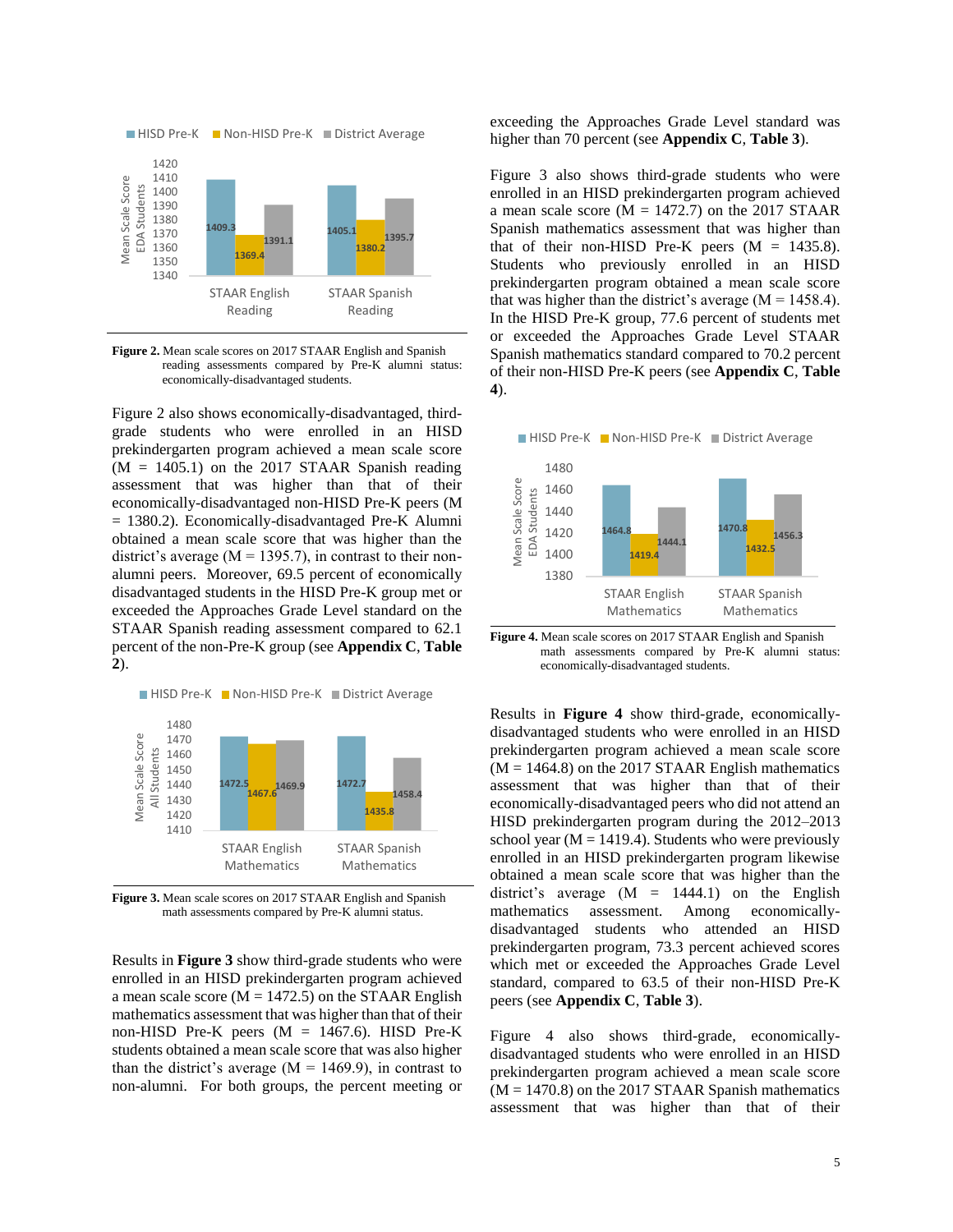economically-disadvantaged peers who did not attend an HISD prekindergarten program during the 2012–2013 school year ( $M = 1432.5$ ). Of students who previously enrolled in an HISD prekindergarten program, 77.1 percent obtained a mean scale scores on the Spanish math assessment that met the AGL standard, compared to 69.8 percent in the non-HISD Pre-K group (see **Appendix C**, **Table 4**).

#### *Effect Size Measures: Pre-K Alumni and EDA Students*

The overall size of the effects of HISD prekindergarten program enrollment status on students' academic achievement are shown in **Table 2,** with small positive effects noted for students who were administered the Spanish mathematics assessments (0.24).

However, the positive effects of HISD Pre-K on students' academic achievement were broadened when economically disadvantaged status was taken into account. As **Table 3** shows, for these students Pre-K alumni status has small positive effects on third-grade English reading (0.25), English mathematics (0.28), and Spanish mathematics (0.26) scores.

#### *Mean scale scores: At-risk and LEP Students*

In addition to analyzing programmatic effects on children from economically disadvantaged backgrounds, this report looks at the impact that HISD Pre-K has on two other broad demographic groups: students categorized as at-risk of dropping out and those categorized as having limited English proficiency (LEP). As is the case with economically disadvantaged students, at-risk and LEP students represent a substantive proportion of the total HISD student body, with 50.1 percent of third graders coded as at-risk of dropping out and 46 percent coded as LEP (see **Appendix A**, **Table 1**).

| Table 2. Effects of HISD Pre-K on 2017 STAAR Third-Grade Reading<br>and Math Assessments: All Students |                   |      |                          |      |               |                              |  |  |  |  |  |
|--------------------------------------------------------------------------------------------------------|-------------------|------|--------------------------|------|---------------|------------------------------|--|--|--|--|--|
| <b>Subtest</b>                                                                                         | <b>HISD Pre-K</b> |      | <b>Non-HISD</b><br>Pre-K |      | Mean<br>Diff. | <b>Effect</b><br><b>Size</b> |  |  |  |  |  |
|                                                                                                        | Mean              | n    | Mean                     | n    |               |                              |  |  |  |  |  |
| English<br>reading                                                                                     | 1420.8            | 5890 | 1425.3                   | 6497 | $-4.5$        | $-0.03$                      |  |  |  |  |  |
| Spanish<br>reading                                                                                     | 1405.3            | 2440 | 1382.9                   | 1530 | 22.4          | 0.13                         |  |  |  |  |  |
| English<br>math                                                                                        | 1472.5            | 5998 | 1467.6                   | 6551 | 4.9           | 0.03                         |  |  |  |  |  |
| Spanish<br>math                                                                                        | 1472.7            | 2330 | 1435.8                   | 1479 | 36.9          | 0.24                         |  |  |  |  |  |

| ote: Hedge's g: small effect = 2.0, moderate effect = 0.5, and large effect = 0.8. |  |  |
|------------------------------------------------------------------------------------|--|--|
|------------------------------------------------------------------------------------|--|--|

| Table 3. Effects of HISD Pre-K on 2017 STAAR Third-Grade Reading<br>and Math Assessments: EDA Students |                   |      |                                                                                                                                                                                                                                                                                                                             |      |               |                              |  |  |  |  |  |
|--------------------------------------------------------------------------------------------------------|-------------------|------|-----------------------------------------------------------------------------------------------------------------------------------------------------------------------------------------------------------------------------------------------------------------------------------------------------------------------------|------|---------------|------------------------------|--|--|--|--|--|
| <b>Subtest</b>                                                                                         | <b>HISD Pre-K</b> |      | <b>Non-HISD</b><br>Pre-K                                                                                                                                                                                                                                                                                                    |      | Mean<br>Diff. | <b>Effect</b><br><b>Size</b> |  |  |  |  |  |
|                                                                                                        | Mean              | n    | Mean                                                                                                                                                                                                                                                                                                                        | n    |               |                              |  |  |  |  |  |
| English<br>reading                                                                                     | 1409.3            | 5048 | 1369.4                                                                                                                                                                                                                                                                                                                      | 4244 | 39.9          | 0.25                         |  |  |  |  |  |
| Spanish<br>reading                                                                                     | 1405.1            | 2293 | 1380.2                                                                                                                                                                                                                                                                                                                      | 1392 | 24.9          | 0.14                         |  |  |  |  |  |
| English<br>math                                                                                        | 1464.8            | 5146 | 1419.4                                                                                                                                                                                                                                                                                                                      | 4297 | 45.4          | 0.28                         |  |  |  |  |  |
| Spanish<br>math                                                                                        | 1470.8            | 2193 | 1432.5<br>$\mathcal{M}$ and $\mathcal{M}$ and $\mathcal{M}$ and $\mathcal{M}$ and $\mathcal{M}$ and $\mathcal{M}$ and $\mathcal{M}$ and $\mathcal{M}$ and $\mathcal{M}$ and $\mathcal{M}$ and $\mathcal{M}$ and $\mathcal{M}$ and $\mathcal{M}$ and $\mathcal{M}$ and $\mathcal{M}$ and $\mathcal{M}$ and $\mathcal{M}$ and | 1339 | 38.3          | 0.26                         |  |  |  |  |  |

Note: Hedge's g: small effect = 2.0, moderate effect =  $0.5$ , and large effect =  $0.8$ .

Results in **Figure 5** show that at-risk third-grade students who were enrolled in an HISD prekindergarten program achieved mean scale scores  $(M = 1401.9)$  on STAAR English reading tests that were higher than those of their at-risk non-HISD prekindergarten peers ( $M = 1344.5$ ), as well as higher than the total district average  $(M =$ 1391.1). STAAR Spanish reading scores show a similar pattern, with at-risk students in the HISD prekindergarten alumni group scoring higher (M = 1404.6) than their at-risk non-Pre-K peers ( $M = 1380.2$ ), as well as higher than the district average  $(M = 1395.7)$ .





**Figure 5**. Mean scale scores on 2017 STAAR English and Spanish reading assessments compared by Pre-K alumni status: atrisk students.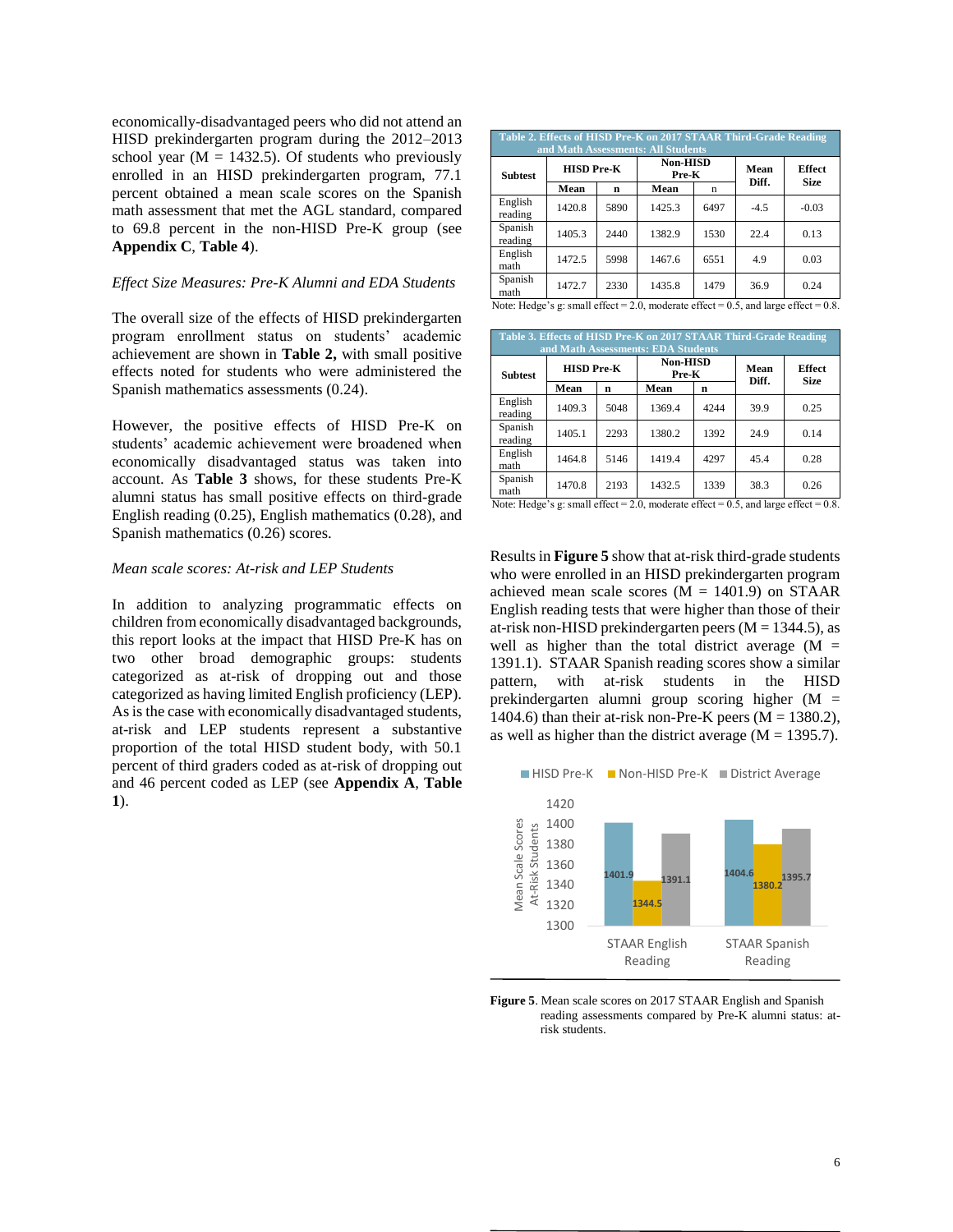At-risk HISD Pre-K alumni were also more likely to meet the Approaches Grade Level standard on the English (62.2 percent) and Spanish (69.3 percent) reading assessments compared to their non-HISD prekindergarten peers (48.2 and 61.8 percent, respectively (see **Appendix C**, **Tables 1** and **2**).

Results in **Figure 6** show STAAR mathematics mean scale scores with respect to students characterized as atrisk. Third graders who had attended HISD Pre-K had mean scale scores that were higher for both the English  $(M = 1472.7)$  and Spanish  $(M = 1471.4)$  math assessments, when compared to either their non-Pre-K peers ( $M = 1409.3$  and 1431.7, respectively) or the total district averages for English  $(M = 1444.1)$  or Spanish (1456.3) mathematics. At-risk students in the Pre-K group were also more likely to meet or exceed the passing standard, with 74.7 percent of English language and 77.4 percent of Spanish language mathematics testtakers meeting the Approaches Grade Level cut off compared to 60.2 and 69.6 percent of non-PreK alumni (see **Appendix C**, **Tables 3** and **4**).



**Figure 6.** Mean scale scores on 2017 STAAR English and Spanish math assessments compared by Pre-K alumni status: at-risk students

Regarding students characterized as limited English proficient (LEP), **Figure 7** shows higher mean scale scores among HISD Pre-K alumni in STAAR English reading  $(M = 1426.2$  versus 1385.4) and STAAR Spanish reading  $(M = 1405.2$  versus 1381). LEP Pre-K students also had mean scale scores which exceeded those of the district as a whole, and were more likely to meet or exceed the Approaches Grade Level standard in both the English (67.1 versus 58.5 percent) and Spanish (69.4 versus 61.8 percent) reading subtests (see **Appendix C**, **Tables 1** and **2**).

■ HISD Pre-K ■ Non-HISD Pre-K ■ District Average



**Figure 7.** Mean scale scores on 2017 STAAR English and Spanish reading assessments compared by Pre-K alumni status: LEP students

As is illustrated in **Figure 8**, HISD Pre-K alumni coded as limited English proficient also performed better on STAAR mathematics assessments given in both English  $(M = 1493.2)$  and Spanish  $(M = 1472.2)$  than did their LEP, non-alumni peers  $(M = 1457.5$  and 1435.2, respectively). LEP Pre-K alumni also scored higher than district averages on both subtests, and were more likely to meet or exceed passing standards than non-alumni (see **Appendix C**, **Tables 3** and **4**).



**Figure 8.** Mean scale scores on 2017 STAAR English and Spanish math assessments compared by Pre-K alumni status: LEP status

#### *Effect Size Measures: At-risk and LEP Students*

The overall effects of HISD prekindergarten program enrollment status on at-risk students' academic achievement on the STAAR third-grade test scores are shown in **Table 4.** Small positive effects are noted for students who were administered the English reading (0.37), English mathematics (0.40), and Spanish mathematics assessments (0.26).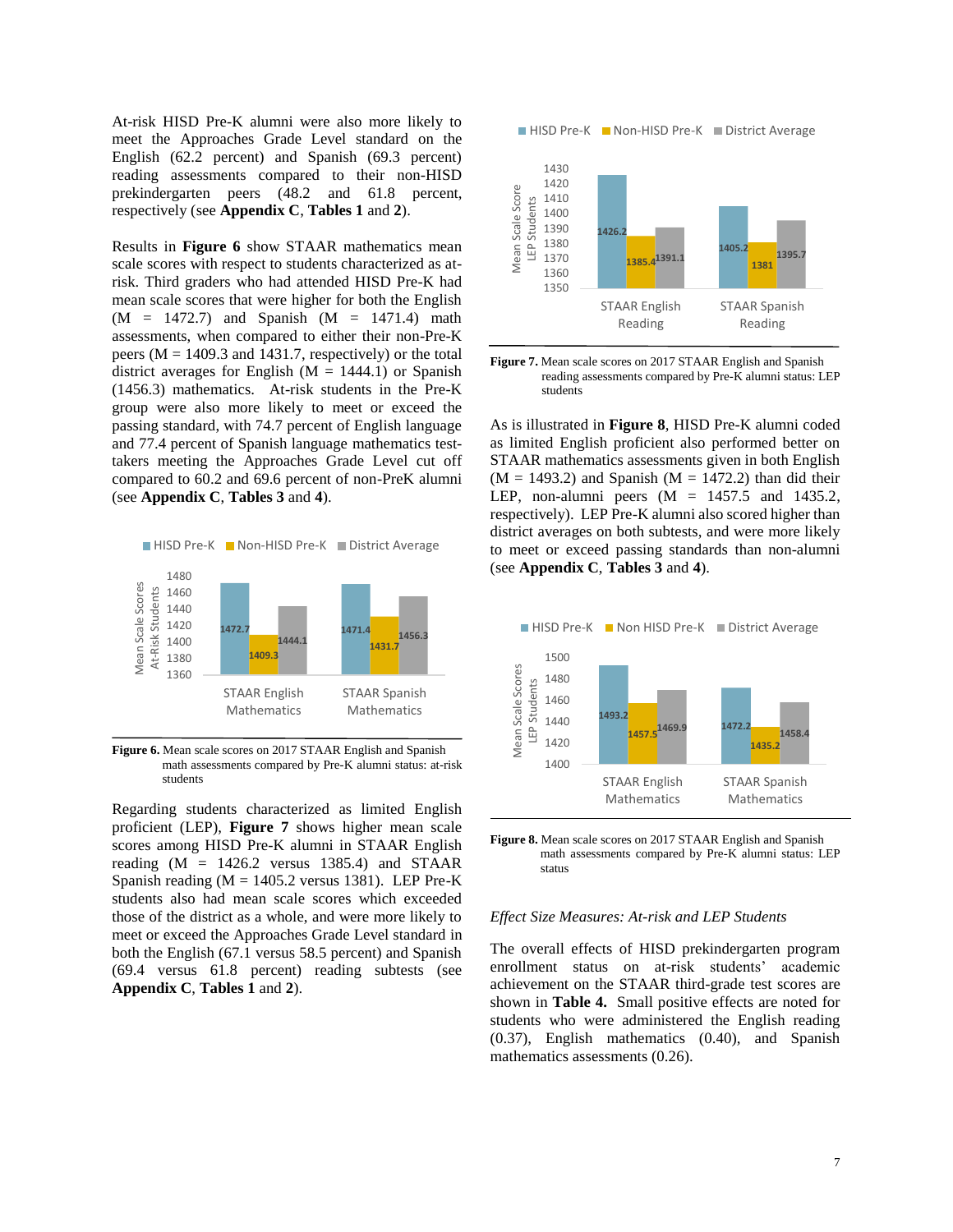|                    | Table 4. Effects of HISD Pre-K on 2017 STAAR Third-Grade Reading<br>and Math Assessments: At-Risk Students |      |                       |      |       |               |  |  |  |  |  |  |  |
|--------------------|------------------------------------------------------------------------------------------------------------|------|-----------------------|------|-------|---------------|--|--|--|--|--|--|--|
| <b>Subtest</b>     | <b>HISD Pre-K</b>                                                                                          |      | <b>Non-HISD Pre-K</b> |      | Mean  | <b>Effect</b> |  |  |  |  |  |  |  |
|                    | Mean                                                                                                       | n    | Mean                  | n    | diff. | <b>Size</b>   |  |  |  |  |  |  |  |
| English<br>Reading | 1401.9                                                                                                     | 2228 | 1344.5                | 2106 | 57.4  | 0.37          |  |  |  |  |  |  |  |
| Spanish<br>Reading | 1404.6                                                                                                     | 2406 | 1380.2                | 1473 | 24.4  | 0.14          |  |  |  |  |  |  |  |
| English<br>Math    | 1472.7                                                                                                     | 2326 | 1409.3                | 2161 | 63.4  | 0.40          |  |  |  |  |  |  |  |
| Spanish<br>Math    | 1471.4                                                                                                     | 2305 | 1431.7                | 1419 | 39.7  | 0.26          |  |  |  |  |  |  |  |

Note: Hedge's g: small effect =  $2.0$ , moderate effect =  $0.5$ , and large effect =  $0.8$ .

For students with limited English proficiency, **Table 5** shows a similar pattern, with small programmatic effects indicated on the English reading (0.24), English mathematics (0.21) and Spanish mathematics (0.27) assessments. Regarding the effects of HISD Pre-K in the context of other student demographic characteristics, see **Appendix B**, **Tables 1** through **4**.

|                    | Table 5. Effects of HISD Pre-K on 2017 STAAR Third-Grade Reading<br>and Math Assessments: LEP Students |      |                |      |       |               |  |  |  |  |  |  |
|--------------------|--------------------------------------------------------------------------------------------------------|------|----------------|------|-------|---------------|--|--|--|--|--|--|
| <b>Subtest</b>     | <b>HISD Pre-K</b>                                                                                      |      | Non-HISD Pre-K |      | Mean  | <b>Effect</b> |  |  |  |  |  |  |
|                    | Mean                                                                                                   | n    | Mean           | n    | diff. | <b>Size</b>   |  |  |  |  |  |  |
| English<br>Reading | 1426.2                                                                                                 | 2414 | 1385.4         | 1372 | 40.8  | 0.24          |  |  |  |  |  |  |
| Spanish<br>Reading | 1405.2                                                                                                 | 2416 | 1381.0         | 1473 | 24.2  | 0.14          |  |  |  |  |  |  |
| English<br>Math    | 1493.2                                                                                                 | 2510 | 1457.5         | 1425 | 35.7  | 0.21          |  |  |  |  |  |  |
| Spanish<br>Math    | 1472.2                                                                                                 | 2315 | 1432.5         | 1419 | 37.0  | 0.27          |  |  |  |  |  |  |

Note: Hedge's g: small effect =  $2.0$ , moderate effect =  $0.5$ , and large effect =  $0.8$ .

#### **Discussion**

"An effective system of early childhood education [supports the] reciprocal relationship among curriculum, child assessment, and program evaluation" (NAEYC & NAECS/SDE, 2003, p. 1). The prekindergarten program is a complex subsystem of early childhood education that is charged with making and implementing decisions to promote the equitable development, learning, and school readiness of all children. Each child-whatever her or his abilities and differences- should be respected and taken into careful consideration in order for her or him to be included in prekindergarten to the fullest extent and with the highest expectations (NAEYC & NAECS/SDE, 2003). For this report, descriptive statistical analyses and effect size computations were used to examine relationships among students' academic achievement and prekindergarten program enrollment status.

Findings from this study revealed that students who were enrolled in HISD prekindergarten were usually identified as economically disadvantaged, LEP, and/or at risk for dropping out of school. These findings were substantiated by prior evidence presented in the *District and School Profiles 2015–2016* report that indicated the

majority of students enrolled in the district qualified for free or reduced lunch (76.5 %) and were at-risk (64.2%; Houston Independent School District Department of Research and Accountability [HISD/RA], p. 15, 2016). Overrepresentation of these subpopulations was expected as these students are targeted to receive a free prekindergarten education in HISD.

With the exception of the STAAR English reading subtest, third-grade students who were previously enrolled in an HISD prekindergarten program achieved higher mean scale scores on STAAR assessments than those of their non-HISD Pre-K peers. Additionally, while the majority of both HISD Pre-K and non-HISD Pre-K third-grade students were observed to have met the minimum Approaches Grade Level standard on each assessment administered, HISD Pre-K students met these standards at higher rates than both their non-HISD peers and district rates.

Results from the STAAR third-grade assessments also show that economically-disadvantaged, at-risk and limited English proficient (LEP) HISD Pre-K students obtained both higher mean scale scores and were more likely to meet the Approaches Grade Level benchmark across subtests than their similarly disadvantaged, non-HISD Pre-K peers. Effect sizes also show that economically-disadvantaged, at-risk, and LEP students were more likely to positively benefit from enrollment into HISD Pre-K, in contrast to the overall student population (see Tables 2 and 3). Further research will be needed to determine the nature of educational benefit(s).

These findings highlight noteworthy efforts made by the Early Childhood Department to prepare the district's most disadvantaged students for school readiness. However, because this evaluation primarily used quantitative measures, the nature of the efforts made by the HISD administrators and educators remains unclear. As such, one implication from this evaluation report is that the Early Childhood Department may consider conducting an implementation fidelity study grounded in best practices in early education to determine to what degree HISD prekindergarten programs are being delivered as intended to improve school readiness and to close the achievement gap among young children subpopulations (NAEYC & NAECS/SDE, 2003).

Only by understanding and measuring whether an intervention has been implemented with fidelity can education stakeholders gain a better understanding of *how* and *why* an intervention may or may not work, and the extent to which children's school readiness can be improved (Carroll, Patterson, Wood, Booth, Rick, & Balain, 2007). Examining district-, school- and classroom-level variables associated with students'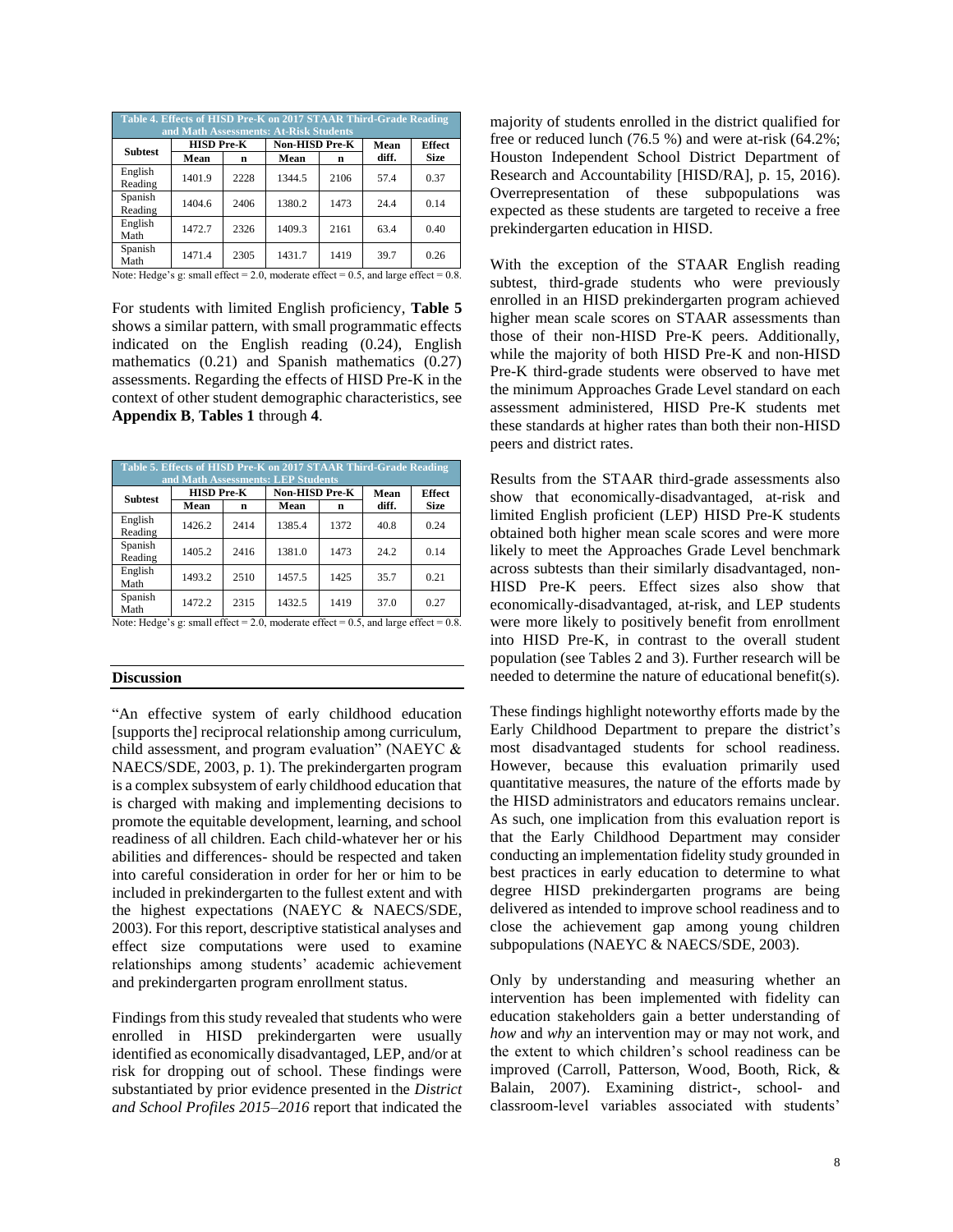academic success (e.g., district policies, administrators' support, teacher quality, professional culture), will be necessary in order to determine which variables have the strongest relationship for improving (or depreciating) prekindergarten students' learning experiences and school readiness outcomes both across the district and within the context of demographic subpopulations.

A second implication from this report is that both the Research and Accountability and Early Childhood Departments may consider extending their research to explore the achievement gap between economicallydisadvantaged, at-risk, and LEP students and their less disadvantaged peers. While findings in this study indicated economically-disadvantaged, at-risk, and LEP third-grade students who attended HISD Pre-K typically outperformed non-HISD Pre-K peers from similar backgrounds, further research is needed to determine if they are also more likely to close the achievement gap with counterparts from more privileged backgrounds. Because HISD wants all students, regardless of whether they attend HISD Pre-K, to be school ready and successful in their school careers, high-quality programs will also be necessary to meet the needs of non-HISD Pre-K students once they enroll in the district.

#### **References**

- Baumgartner, E. M. (2017). *The Benefits of HISD Prekindergarten: The Relationship Between Years of Exposure and School Readiness*. Research Brief 5(2) Houston Education Research Consortium, (HERC), TX. Retrieved from http://kinder.rice.edu/uploadedFiles/Kinder\_Institute \_for\_Urban\_Research/Programs/HERC/HERC%20S chool%20readiness.pdf
- Brooks-Gunn, J. (2003). *Do you believe in magic? What we can expect from early childhood intervention programs?* SRCD Social Policy Report, 17, 3-14.
- Carroll, C., Patterson, M., Wood, S., Booth, A., Rick, J., & Balain, S. (2007). *A conceptual framework for implementation fidelity.* Implementation Science, 2(40), 1-9. Retrieved from doi: 10.1186/1748-5908-2- 40.
- Currie, J. (2000). *Early childhood intervention programs: What do we know?* JCPR-WP-169, p. 1-39. Joint Center for Poverty Research, IL. Retrieved from http://files.eric.ed.gov/fulltext/ED451915.pdf
- Del Grosso, P., Akers, L., Esposito, A.M., & Paulsell, D. (2014). *Early care and education partnerships: A review of the literature*. OPRE Report #2014-64. Washington, DC: U.S. Department of Health and Human Services, Administration for Children and Families, Office of Planning, Research and Evaluation.
- Evans, G.W., & Kim, P. (2013). *Childhood poverty, chronic stress, self-regulation and coping.* Child development perspectives, 7(1), 43-48.
- Gormley, W.T., Gayer, T., Phillips, D., & Dawson, B. (2005). *The effects of universal pre-k on cognitive development.* Developmental Psychology, 41(6): 872- 884.
- Houston Independent School District. (2013). *Prekindergarten education program: Academic performance comparison of Head Start programs, 2012*–*2013* report. Retrieved from http://www.houstonisd.org/cms/lib2/TX01001591/C entricity/Domain/8269/PreK\_Edu\_Headstar-2011\_2012\_FINAL.pdfDel
- Houston Independent School District. (2016). *District and School Profiles 2015–2016.* Retrieved from http://www.houstonisd.org/cms/lib2/TX01001591/C entricity/domain/8269/districtdataanalysis/schoolprof iles/2015-
- 2016/Complete\_1516\_DistrictProfile\_040417.pdf.
- Houston Independent School District. (2016a). *HISD early childhood education program.* Retrieved from http://www.houstonisd.org/prek
- Houston Independent School District. (2016b). *Houston Independent School District State of Texas Assessments of Academic Readiness (STAAR) performance, grades 3-8 spring 2016*. Retrieved from http://www.houstonisd.org/Page/63696
- Houston Independent School District. (2016c). *HISD prekindergarten programs longitudinal effects study: 2014–2015 third grade STAAR reading and mathematics performance report*. Retrieved from http://www.houstonisd.org/cms/lib2/TX01001591/C entricity/domain/8269/pe\_cirriculum/HISD\_longitud inal\_1415\_brief.pdf
- Magnuson, K., Ruhm, C., & Waldfogel, J. (2007). The persistence of preschool effects: Do subsequent classroom experiences matter? Early Childhood Research Quarterly, 22(1), 18-38.
- National Association for the Education of Young Children & National Association of Early Childhood Specialists in State Departments of Education. (2003). *Early childhood curriculum, assessment, and program evaluation: Building an effective, accountable system in programs for children birth through age 8*. Position Statement. Washington DC: National Association for the Education of Young Children.
- National Association for the Education of Young Children. (2009). *Developmentally appropriate practice in early childhood programs serving children from birth through age 8*. Position statement. Washington, DC: NAEYC.
- National Research Council. (2001). *Eager to learn: Educating our preschoolers.* Committee on Early Childhood Pedagogy. Bowman, B.T., Donovan, M.S.,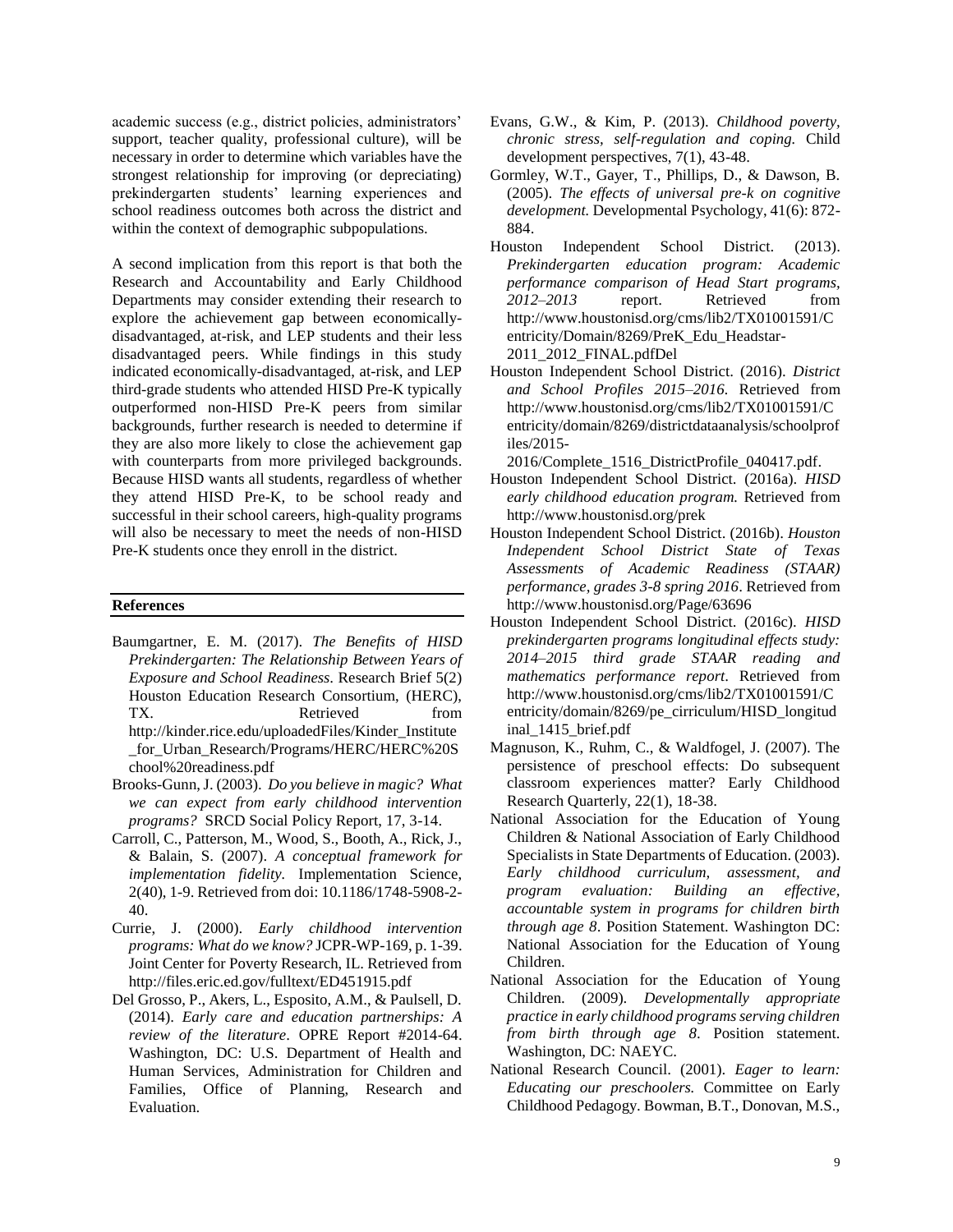& Burns, M.S. editors. Commission on Behavioral and Social Science and Education. Washington, DC: The National Academies Press.

- National Research Council. (2009). *Mathematics learning in early childhood: Paths toward excellence and equity*. Committee on Early Childhood Mathematics, Christopher T.Cross, Taniesha A. Woods, and Heidi Schweingruber, Editors. Center for Education, Division of Behavioral and Social Science and Education. Washington, DC: The National Academies Press.
- Schiller, P. (n.d.). *Getting a jump on Head Start readiness: Frog Street Pre-k and closing the early achievement gap*. White Paper. Retrieved from http://www.frogstreet.com/wp-content/uploads /2015/03/Frog-Street-White-Paper-II-Final-Schiller-Patterson.pdf
- Shager, H.M., Schindler, H.S., Magnuson, K.A., Duncan, G.J., Yoshikawa, H., & Hart, C.M.D. (2013). *Can research design explain variation in Head Start research results? A meta-analysis of cognitive and achievement outcomes.* Educational Evaluation and Policy Analysis, 35, 76-95.
- Texas Education Agency. (June 2013). *State of Texas Assessments of Academic Readiness (STAARTM): Vertical scale technical report.* Retrieved from file:///C:/Users/SSPIKES/Downloads/2013- STAARVerticalScaleTechReport.pdf
- Texas Education Agency. (2017). *STAAR raw score conversion tables*. Retrieved from http://tea.texas.gov/student.assessment/staar/convtabl es/
- Texas Education Agency. (2016). *PEIMS 2015-2016 data collection schedules*. Retrieved from http://tea.texas.gov/Reports\_and\_Data/Data\_Submiss ion/PEIMS/PEIMS\_Data\_Standards/ PEIMS\_2015- 2016 Data Collection Schedule/
- United Nations Children's Fund. (April 2012). *School readiness: A conceptual framework.* Retrieved from https://www.unicef.org/education/files/Chil2Child\_C onceptualFramework\_FINAL(1).pdf
- U.S. Advisory Committee on Head Start Research and Evaluation. (August 2012). *Advisory Committee on Head Start Research and Evaluation: Final report*. Retrieved from http://www.acf.hhs.gov/sites/default/f iles/opre/eval\_final.pdf
- U.S. Dept. of Health and Human Services Administration for Children and Families, Office of Head Start. (2015). *History of Head Start*. Retrieved from http://www.acf.hhs.gov/ohs/about/history-ofhead-start
- Zhai, Brooks-Gunn, & Waldfogel. (2011). *Head Start and urban children's school readiness: a birth cohort study in 18 cities*. Developmental Psychology, 45(1): 134-152. doi:10.1037/a0020784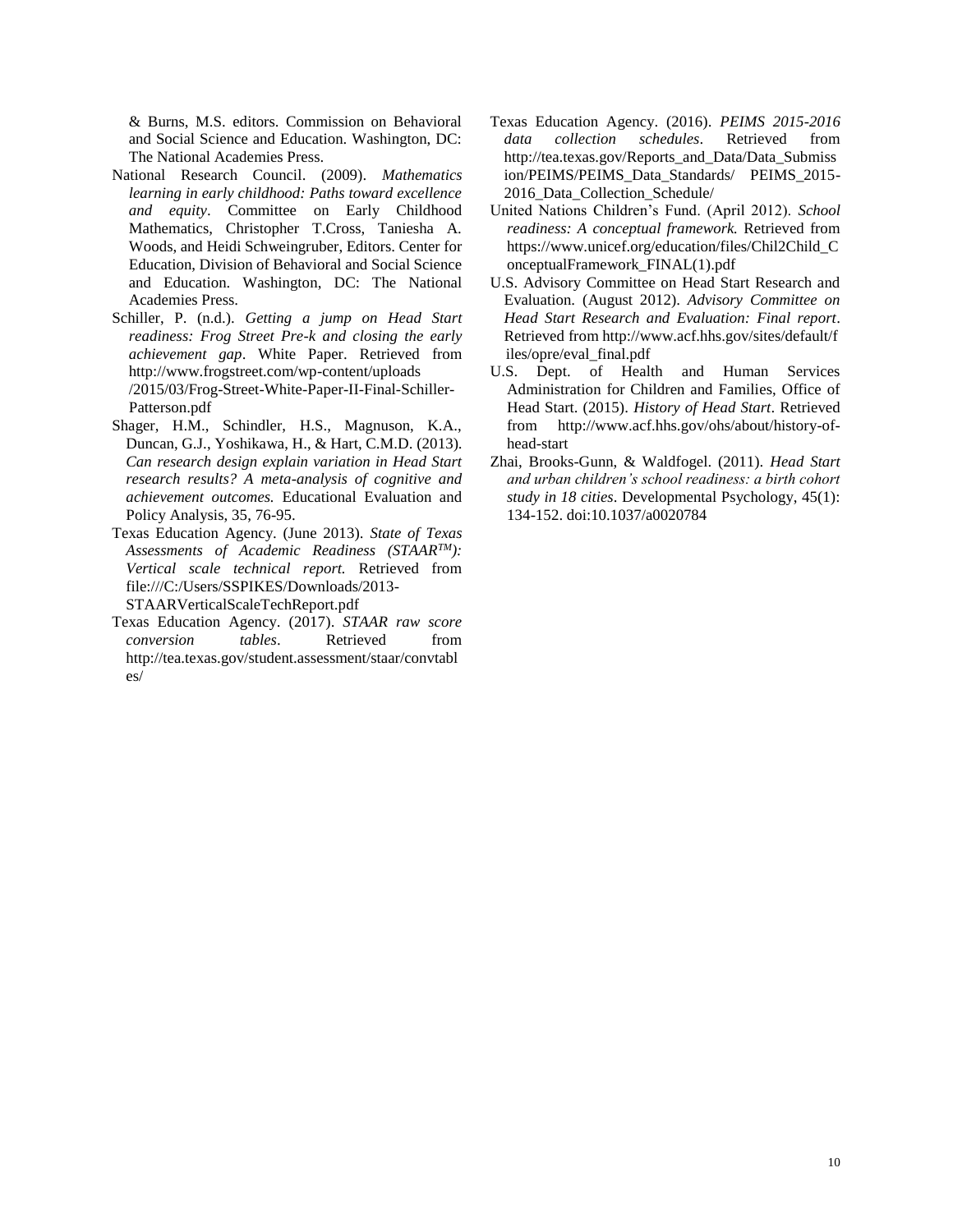## **Appendix A**

| Table 1. Demographic Characteristics of 2016–2017 Third-Grade Students by HISD | Prekindergarten Enrollment Status in 2012-2013 |                   |               |             |                |                                    |       |
|--------------------------------------------------------------------------------|------------------------------------------------|-------------------|---------------|-------------|----------------|------------------------------------|-------|
|                                                                                |                                                | <b>HISD Pre-K</b> |               |             | Non-HISD Pre-K | <b>Total</b><br><b>Third-Grade</b> |       |
| <b>Demographic Characteristics</b>                                             |                                                | $\mathbf n$       | $\frac{6}{6}$ | $\mathbf n$ | $\frac{6}{6}$  | $\mathbf n$                        | $\%$  |
| <b>Overall Sample</b>                                                          |                                                | 8,809             | 100.0         | 9,273       | 100.0          | 18,082                             | 100.0 |
|                                                                                | Female                                         | 4,462             | 50.7          | 4,375       | 47.2           | 8,837                              | 48.9  |
| Gender                                                                         | Male                                           | 4,347             | 49.3          | 4,898       | 52.8           | 9,245                              | 51.1  |
|                                                                                | Asian                                          | 175               | 2.0           | 578         | 6.2            | 753                                | 4.2   |
|                                                                                | <b>Black</b>                                   | 1,664             | 18.9          | 2,456       | 26.5           | 4,120                              | 22.8  |
| Race & Ethnicity                                                               | Hispanic                                       | 6,705             | 76.1          | 4,849       | 52.3           | 11,554                             | 63.9  |
|                                                                                | Other                                          | 62                | 0.7           | 183         | 2.0            | 244                                | 1.3   |
|                                                                                | White                                          | 204               | 2.3           | 1,207       | 13.0           | 1,411                              | 7.8   |
| Economically                                                                   | N <sub>0</sub>                                 | 1,049             | 11.9          | 2,646       | 28.5           | 3,695                              | 20.4  |
| disadvantaged                                                                  | Yes                                            | 7,760             | 88.1          | 6,627       | 71.5           | 14,387                             | 79.6  |
| <b>Special Education</b>                                                       | N <sub>o</sub>                                 | 8,483             | 96.3          | 8,522       | 91.9           | 17,005                             | 94.0  |
| eligible                                                                       | Yes                                            | 326               | 3.7           | 751         | 8.1            | 1,077                              | 6.0   |
| Limited English                                                                | N <sub>0</sub>                                 | 3,761             | 42.7          | 5,999       | 64.7           | 9,760                              | 54.0  |
| Proficient (LEP)                                                               | Yes                                            | 5,048             | 57.3          | 3,274       | 35.3           | 8,322                              | 46.0  |
|                                                                                | LEP Non-<br>Spanish                            | 205               | 2.3           | 485         | 5.2            | 690                                | 3.8   |
|                                                                                | <b>LEP</b> Spanish                             | 4,843             | 55.0          | 2,789       | 30.1           | 7,632                              | 42.2  |
| LEP-Home language                                                              | Non-LEP<br>Non-Spanish                         | 3,576             | 40.6          | 5,714       | 61.6           | 9,290                              | 51.4  |
|                                                                                | Non-LEP<br>Spanish                             | 185               | 2.1           | 285         | 3.1            | 470                                | 2.6   |
| At-risk                                                                        | N <sub>o</sub>                                 | 3,949             | 44.8          | 5,074       | 54.7           | 9,023                              | 49.9  |
|                                                                                | Yes                                            | 4,860             | 55.2          | 4,199       | 45.3           | 9,059                              | 50.1  |

Source: PEIMS 2012–2013 and 2016–2017 HISD student databases and STAAR 2017 third-grade student databases.

PEIMS 2016–2017 HISD student database. The LEP-Home language variable was created by Note: The demographic information used in this table was based on student information from the combining LEP status and home language status characteristics with Spanish serving as the reference language.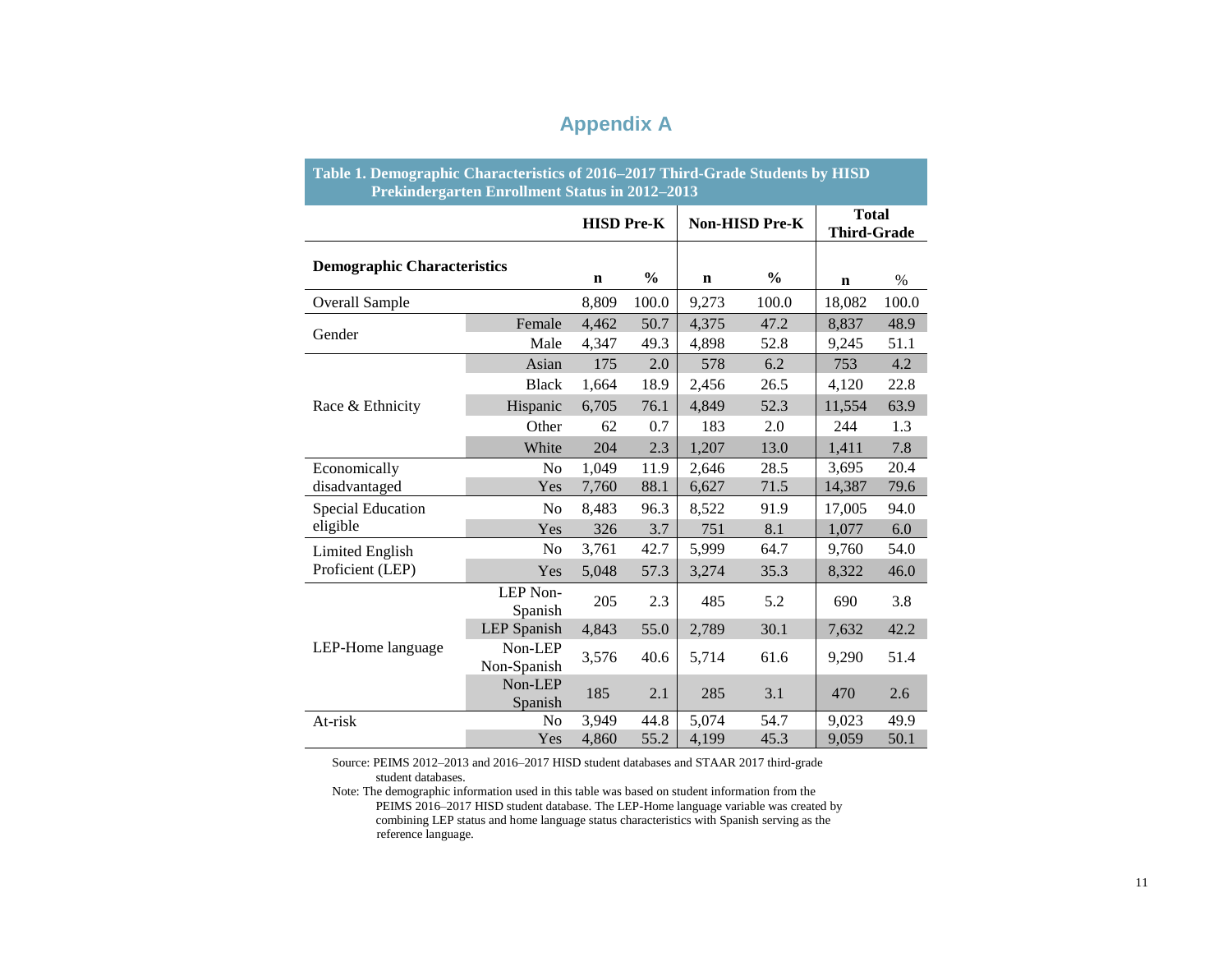## **Appendix B**

|                                    | Table 1. Academic Achievement on the 2017 STAAR Third-Grade English Reading Assessment Based on Students'<br>HISD Prekindergarten Enrollment Status (2012–2013) and Demographic Characteristics (2016–2017) |        |                   |             |        |                |             |                           |                    |
|------------------------------------|-------------------------------------------------------------------------------------------------------------------------------------------------------------------------------------------------------------|--------|-------------------|-------------|--------|----------------|-------------|---------------------------|--------------------|
|                                    |                                                                                                                                                                                                             |        | <b>HISD Pre-K</b> |             |        | Non-HISD Pre-K |             |                           |                    |
| <b>Demographic Characteristics</b> |                                                                                                                                                                                                             | Mean   | SD                | $\mathbf n$ | Mean   | <b>SD</b>      | $\mathbf n$ | Mean<br><b>Difference</b> | <b>Effect Size</b> |
| <b>Overall Sample</b>              |                                                                                                                                                                                                             | 1420.8 | 163.6             | 5,890       | 1425.3 | 180.0          | 6,497       | $-4.5$                    | $-0.03$            |
| Gender                             | Female                                                                                                                                                                                                      | 1436.2 | 163.2             | 3,032       | 1441.5 | 183.0          | 3,084       | $-5.3$                    | $-0.03$            |
|                                    | Male                                                                                                                                                                                                        | 1404.5 | 162.4             | 2,858       | 1410.6 | 176.0          | 3,413       | $-6.1$                    | $-0.04$            |
|                                    | Asian                                                                                                                                                                                                       | 1585.6 | 167.0             | 163         | 1568.8 | 165.4          | 482         | 16.8                      | 0.10               |
| Race & Ethnicity                   | <b>Black</b>                                                                                                                                                                                                | 1376.1 | 147.3             | 1,546       | 1359.6 | 157.1          | 2068        | 16.5                      | 0.12               |
|                                    | Hispanic                                                                                                                                                                                                    | 1425.4 | 161.5             | 3,956       | 1391.9 | 165.3          | 2,735       | 33.5                      | 0.21               |
|                                    | Other                                                                                                                                                                                                       | 1505.2 | 196.2             | 50          | 1536.6 | 164.3          | 156         | $-31.4$                   | $-0.18$            |
|                                    | White                                                                                                                                                                                                       | 1535.6 | 155.8             | 175         | 1558.4 | 153.7          | 1,056       | $-22.8$                   | $-0.15$            |
| Economically                       | No                                                                                                                                                                                                          | 1489.8 | 166.2             | 842         | 1530.4 | 168.6          | 2,253       | $-40.6$                   | $-0.24$            |
| disadvantaged                      | Yes                                                                                                                                                                                                         | 1409.3 | 160.3             | 5,048       | 1369.4 | 159.8          | 4,244       | 39.9                      | 0.25               |
| Special Education                  | No                                                                                                                                                                                                          | 1424.8 | 162.7             | 5,728       | 1432.5 | 178.8          | 6,122       | $-7.7$                    | $-0.05$            |
| eligible                           | Yes                                                                                                                                                                                                         | 1279.8 | 129.6             | 162         | 1307.5 | 158.8          | 375         | $-27.7$                   | $-0.18$            |
| Limited English                    | No                                                                                                                                                                                                          | 1417.1 | 160.3             | 3,478       | 1436.0 | 182.3          | 5,125       | $-18.9$                   | $-0.11$            |
| Proficient (LEP)                   | Yes                                                                                                                                                                                                         | 1426.2 | 168.1             | 2,412       | 1385.4 | 165.4          | 1,372       | 40.8                      | 0.24               |
|                                    | LEP Non-Spanish                                                                                                                                                                                             | 1535.8 | 181.5             | 183         | 1459.8 | 168.6          | 335         | 76                        | 0.44               |
| LEP-Home language                  | LEP Spanish                                                                                                                                                                                                 | 1417.2 | 163.8             | 2,229       | 1361.3 | 157.1          | 1,037       | 55.9                      | 0.35               |
|                                    | Non-LEP Non-Spanish                                                                                                                                                                                         | 1414.1 | 159.6             | 3,317       | 1436.6 | 181.7          | 4,935       | $-22.5$                   | $-0.13$            |
|                                    | Non-LEP Spanish                                                                                                                                                                                             | 1478.2 | 163.0             | 161         | 1418.3 | 196.0          | 190         | 59.9                      | 0.33               |
| At-risk                            | N <sub>o</sub>                                                                                                                                                                                              | 1432.3 | 163.3             | 3,662       | 1464.0 | 179.8          | 4,391       | $-31.7$                   | $-0.18$            |
|                                    | Yes                                                                                                                                                                                                         | 1401.9 | 162.3             | 2,228       | 1344.5 | 151.4          | 2,106       | 57.4                      | 0.37               |

Source: PEIMS 2012–2013 and 2016–2017 HISD student databases and STAAR 2017 third-grade student databases.

Note: The demographic information used in this table was based on student information from the PEIMS 2016–2017 HISD student database. The LEP-Home language variable was created by combining LEP status and home language status characteristics with Spanish serving as the reference language.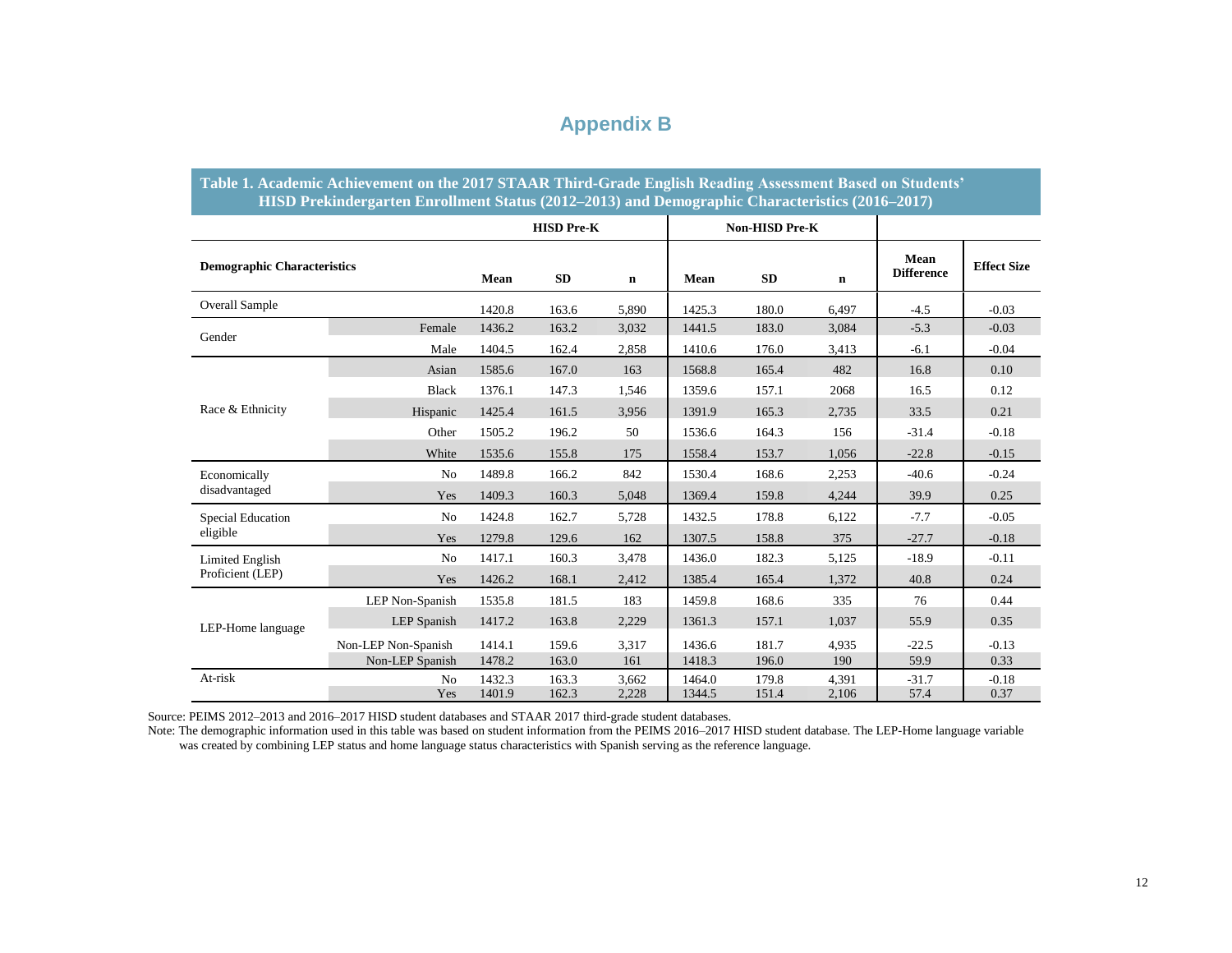|                                    |                     |                                    | <b>HISD Pre-K</b>      |                         |                  | <b>Non-HISD Pre-K</b>             |                         |                              |                                     |
|------------------------------------|---------------------|------------------------------------|------------------------|-------------------------|------------------|-----------------------------------|-------------------------|------------------------------|-------------------------------------|
| <b>Demographic Characteristics</b> |                     | Mean                               | <b>SD</b>              | $\mathbf n$             | Mean             | <b>SD</b>                         | $\mathbf n$             | Mean<br>difference           | <b>Effect size</b>                  |
| <b>Overall Sample</b>              |                     | 1405.3                             | 175.3                  | 2,440                   | 1382.9           | 172.9                             | 1,530                   | 22.4                         | 0.13                                |
| Gender                             | Female              | 1432.1                             | 176.0                  | 1.225                   | 1402.3           | 165.8                             | 742                     | 29.8                         | 0.17                                |
|                                    | Male<br>Asian       | 1378.2                             | 170.4                  | 1,215<br>$\overline{0}$ | 1364.6           | 177.5                             | 788<br>$\overline{0}$   | 13.6                         | 0.08                                |
|                                    | <b>Black</b>        | $\overline{\phantom{m}}$<br>1313.7 | $-$<br>121.3           | 6                       | 1372.6           | $\overline{\phantom{0}}$<br>193.1 | 5                       | $\qquad \qquad -$<br>$-58.9$ | $\overline{\phantom{m}}$<br>$-0.34$ |
| Race & Ethnicity                   | Hispanic<br>Other   | 1405.2<br>$\ast$                   | 175.4<br>$\frac{1}{2}$ | 2,420<br>$\overline{4}$ | 1381.4<br>$\ast$ | 172.1<br>$\ast$                   | 1,509<br>$\overline{4}$ | 23.8<br>$\ast$               | 0.14<br>$\ast$                      |
|                                    | White               | 1466.7                             | 163.3                  | 10                      | 1535.9           | 215.8                             | 12                      | $-69.2$                      | $-0.34$                             |
| Economically                       | N <sub>0</sub>      | 1407.6                             | 171.3                  | 147                     | 1410.9           | 166.2                             | 138                     | $-3.3$                       | $-0.02$                             |
| disadvantaged                      | Yes                 | 1405.1                             | 175.6                  | 2,293                   | 1380.2           | 173.4                             | 1,392                   | 24.9                         | 0.14                                |
| Special Education<br>eligible      | N <sub>0</sub>      | 1407.8                             | 174.8                  | 2,402                   | 1388.1           | 172.3                             | 1,468                   | 19.7                         | 0.11                                |
|                                    | Yes                 | 1242.6                             | 121.3                  | 38                      | 1261.4           | 140.6                             | 62                      | $-18.8$                      | $-0.14$                             |
| <b>Limited English</b>             | N <sub>0</sub>      | 1408.3                             | 185.2                  | 24                      | 1433.2           | 176.8                             | 57                      | $-24.9$                      | $-0.14$                             |
| Proficient (LEP)                   | Yes                 | 1405.2                             | 175.2                  | 2,416                   | 1381.0           | 172.5                             | 1,473                   | 24.2                         | 0.14                                |
|                                    | LEP Non-Spanish     | $*$                                | $\frac{1}{2}$          | $\mathbf{1}$            | $*$              | $\ast$                            | $\overline{c}$          | $\ast$                       | $\ast$                              |
| LEP-Home language                  | LEP Spanish         | 1405.3                             | 175.3                  | 2,415                   | 1380.5           | 172.0                             | 1,471                   | 24.8                         | 0.14                                |
|                                    | Non-LEP Non-Spanish | 1399.7                             | 182.7                  | 22                      | 1411.2           | 185.4                             | 34                      | $-11.5$                      | $-0.06$                             |
|                                    | Non-LEP Spanish     | $\ast$                             | $\ast$                 | $\overline{2}$          | 1465.8           | 161.6                             | 23                      | $\ast$                       | $\ast$                              |
| At-risk                            | N <sub>o</sub>      | 1453.0                             | 180.2                  | 34                      | 1453.5           | 182.1                             | 57                      | $-0.5$                       | 0.00                                |
|                                    | Yes                 | 1404.6                             | 175.2                  | 2,406                   | 1380.2           | 172.0                             | 1,473                   | 24.4                         | 0.14                                |

**Table 2. Academic Achievement on the 2017 STAAR Third-Grade Spanish Reading Assessment Based on Students' HISD Prekindergarten Enrollment Status (2012–2013) and Demographic Characteristics (2016–2017)**

Source: PEIMS 2012–2013 and 2016–2017 HISD student databases and STAAR 2017 third-grade student databases.

Note: The demographic information used in this table was based on student information from the PEIMS 2016–2017 HISD student database. The LEP-Home language variable was created by combining LEP status and home language status characteristics with Spanish serving as the reference language.

Note: '\*' denotes fewer than five students tested

Note: '–' denotes insufficient data available for students.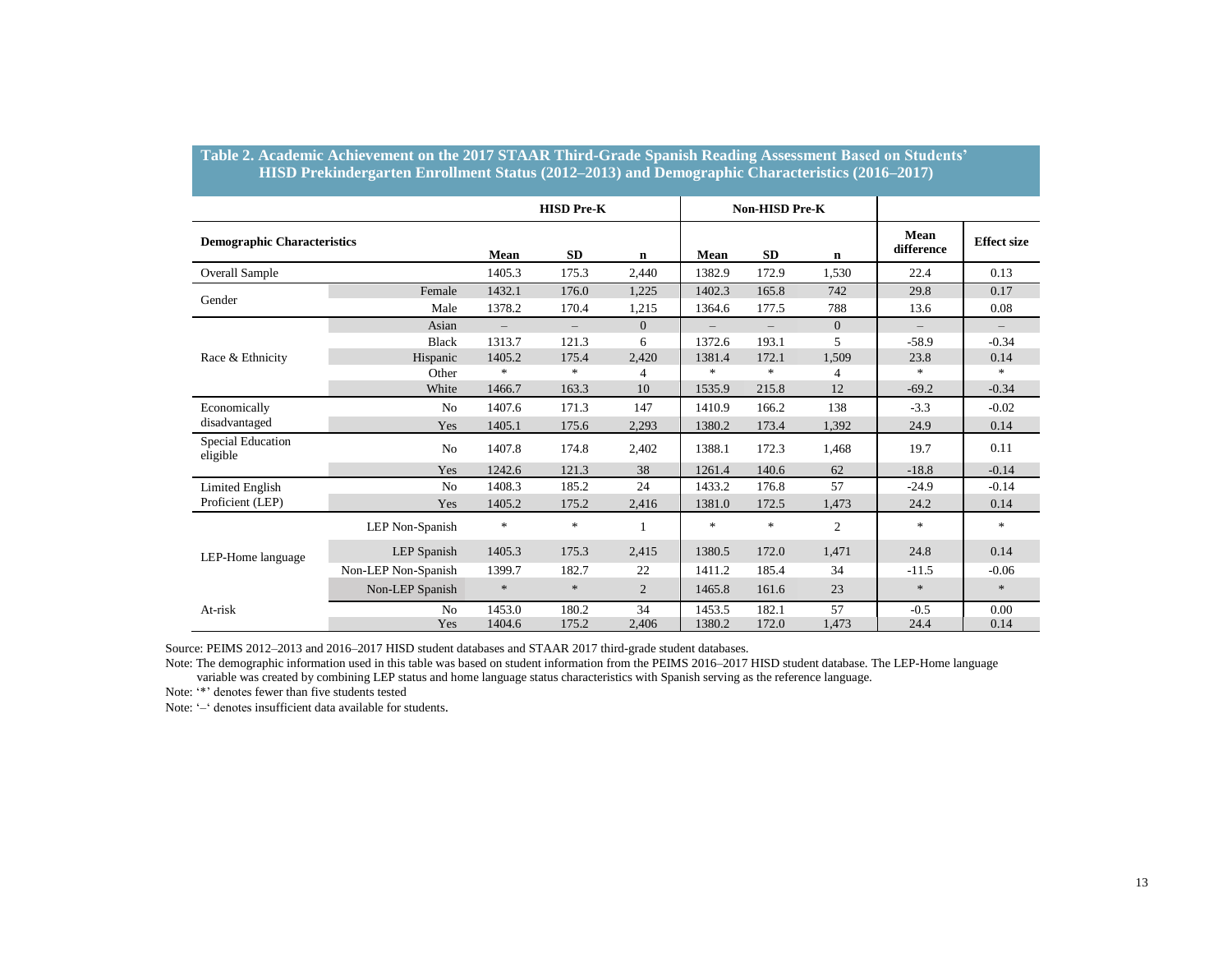|                                    |                     | <b>HISD Pre-K</b> |           | <b>Non-HISD Pre-K</b> |        |           |             |                    |                    |
|------------------------------------|---------------------|-------------------|-----------|-----------------------|--------|-----------|-------------|--------------------|--------------------|
| <b>Demographic Characteristics</b> |                     | Mean              | <b>SD</b> | $\mathbf n$           | Mean   | <b>SD</b> | $\mathbf n$ | Mean<br>difference | <b>Effect size</b> |
| <b>Overall Sample</b>              |                     | 1472.5            | 164.0     | 5,998                 | 1467.6 | 175.0     | 6,551       | 4.9                | 0.03               |
| Gender                             | Female              | 1473.6            | 161.8     | 3,088                 | 1468.6 | 173.0     | 3,113       | 5.0                | 0.03               |
|                                    | Male                | 1471.3            | 166.3     | 2,910                 | 1466.6 | 176.9     | 3,438       | 4.7                | 0.03               |
|                                    | Asian               | 1660.0            | 137.8     | 163                   | 1635.6 | 156.8     | 483         | 24.4               | 0.16               |
|                                    | <b>Black</b>        | 1418.0            | 153.4     | 1,548                 | 1398.4 | 151.9     | 2,069       | 19.6               | 0.13               |
| Race & Ethnicity                   | Hispanic            | 1481.1            | 158.8     | 4.060                 | 1441.3 | 160.6     | 2.786       | 39.8               | 0.25               |
|                                    | Other               | 1540.9            | 199.0     | 50                    | 1563.9 | 165.6     | 156         | $-23.0$            | $-0.13$            |
|                                    | White               | 1559.5            | 172.4     | 177                   | 1581.2 | 152.2     | 1,057       | $-21.7$            | $-0.14$            |
| Economically                       | N <sub>o</sub>      | 1519.1            | 163.5     | 852                   | 1559.5 | 170.7     | 2,254       | $-40.4$            | $-0.24$            |
| disadvantaged                      | Yes                 | 1464.8            | 162.8     | 5,146                 | 1419.4 | 157.1     | 4,297       | 45.4               | 0.28               |
| <b>Special Education</b>           | N <sub>o</sub>      | 1476.7            | 162.5     | 5,835                 | 1475.0 | 172.4     | 6.170       | 1.7                | 0.01               |
| eligible                           | Yes                 | 1321.2            | 141.7     | 163                   | 1347.9 | 173.6     | 381         | $-26.7$            | $-0.16$            |
| <b>Limited English</b>             | N <sub>o</sub>      | 1457.6            | 159.1     | 3,488                 | 1470.4 | 176.7     | 5.126       | $-12.8$            | $-0.08$            |
| Proficient (LEP)                   | Yes                 | 1493.2            | 168.3     | 2,510                 | 1457.5 | 168.7     | 1,425       | 35.7               | 0.21               |
|                                    | LEP Non-Spanish     | 1606.2            | 166.7     | 183                   | 1532.1 | 172.9     | 335         | 74.1               | 0.43               |
| LEP-Home language                  | LEP Spanish         | 1484.3            | 165.2     | 2,327                 | 1434.6 | 160.6     | 1,090       | 49.7               | 0.30               |
|                                    | Non-LEP Non-Spanish | 1455.6            | 159.6     | 3,328                 | 1470.4 | 176.8     | 4,937       | $-14.8$            | $-0.09$            |
|                                    | Non-LEP Spanish     | 1498.1            | 142.9     | 160                   | 1469.0 | 174.0     | 189         | 29.1               | 0.18               |
| At-risk                            | N <sub>0</sub>      | 1472.3            | 163.5     | 3,672                 | 1496.3 | 175.2     | 4,390       | $-24.0$            | $-0.14$            |
|                                    | Yes                 | 1472.7            | 164.7     | 2,326                 | 1409.3 | 159.5     | 2,161       | 63.4               | 0.4                |

#### **Table 3. Academic Achievement on the 2017 STAAR Third-Grade English Math Assessment Based on Students' HISD Prekindergarten Enrollment Status (2012–2013) and Demographic Characteristics (2016–2017)**

Source: PEIMS 2012–2013 and 2016–2017 HISD student databases and STAAR 2017 third-grade student databases.

 Note: The demographic information used in this table was based on student information from the PEIMS 2016–2017 HISD student database. The LEP-Home language variable was created by combining LEP status and home language status characteristics with Spanish serving as the reference language.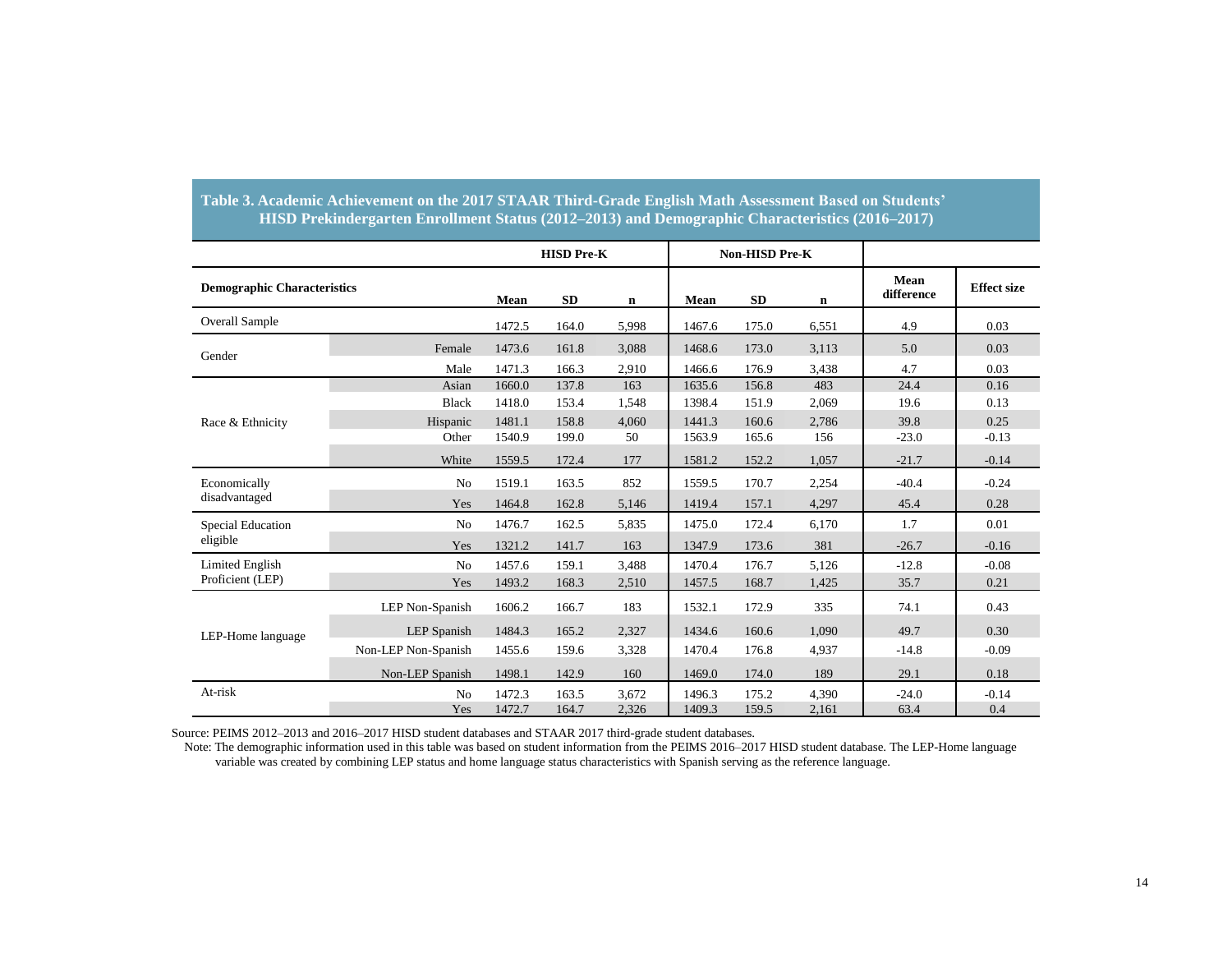|                                    |                     |                          | <b>HISD Pre-K</b> |                |                   | <b>Non-HISD Pre-K</b> |                |                          |                          |
|------------------------------------|---------------------|--------------------------|-------------------|----------------|-------------------|-----------------------|----------------|--------------------------|--------------------------|
| <b>Demographic Characteristics</b> |                     | Mean                     | SD                | $\mathbf n$    | Mean              | ${\bf SD}$            | $\mathbf n$    | Mean<br>difference       | <b>Effect size</b>       |
| <b>Overall Sample</b>              |                     | 1472.7                   | 153.3             | 2,330          | 1435.8            | 147.6                 | 1,479          | 36.9                     | 0.24                     |
| Gender                             | Female              | 1471.3                   | 154.5             | 1,172          | 1439.3            | 147.3                 | 711            | 32.0                     | 0.21                     |
|                                    | Male                | 1474.0                   | 152.1             | 1,158          | 1432.6            | 147.9                 | 768            | 41.4                     | 0.28                     |
|                                    | Asian               | $\overline{\phantom{m}}$ | $\equiv$          | $\overline{0}$ | $\qquad \qquad -$ | $\equiv$              | $\overline{0}$ | $\overline{\phantom{0}}$ | $\overline{\phantom{m}}$ |
|                                    | <b>Black</b>        | $\frac{1}{25}$           | $\ast$            | $\overline{4}$ | 1495.4            | 88.1                  | 5              | $\ast$                   | $\ast$                   |
| Race & Ethnicity                   | Hispanic            | 1472.5                   | 153.2             | 2,313          | 1433.6            | 146.2                 | 1,458          | 38.9                     | 0.26                     |
|                                    | Other               | $\ast$                   | $\ast$            | $\overline{4}$ | $\ast$            | $\star$               | $\overline{4}$ | $\ast$                   | $\ast$                   |
|                                    | White               | 1439.1                   | 134.5             | 9              | 1643.4            | 176.9                 | 12             | $-204.3$                 | $-1.22$                  |
| Economically                       | No                  | 1502.3                   | 155.1             | 137            | 1467.4            | 165.6                 | 169            | 34.9                     | 0.22                     |
| disadvantaged                      | Yes                 | 1470.8                   | 153.0             | 2,193          | 1432.5            | 145.1                 | 1,339          | 38.3                     | 0.26                     |
| <b>Special Education</b>           | No                  | 1474.8                   | 152.7             | 2,294          | 1440.6            | 146.3                 | 1,421          | 34.2                     | 0.25                     |
| eligible                           | Yes                 | 1337.1                   | 130.0             | 36             | 1319.4            | 131.2                 | 58             | 17.7                     | 0.13                     |
| <b>Limited English</b>             | No                  | 1550.1                   | 156.3             | 15             | 1522.5            | 168.0                 | 60             | 27.6                     | 0.16                     |
| Proficient (LEP)                   | Yes                 | 1472.2                   | 153.2             | 2,315          | 1435.2            | 145.6                 | 1,419          | 37.0                     | 0.27                     |
|                                    | LEP Non-Spanish     | $\frac{1}{25}$           | $\ast$            | $\mathbf{1}$   | $\frac{1}{2}$     | $\pm$                 | $\overline{c}$ | $\ast$                   | $\ast$                   |
| LEP-Home language                  | <b>LEP</b> Spanish  | 1472.1                   | 153.2             | 2,314          | 1432.0            | 145.6                 | 1,417          | 40.1                     | 0.27                     |
|                                    | Non-LEP Non-Spanish | 1532.1                   | 107.1             | 12             | 1539.8            | 153.4                 | 36             | $-7.7$                   | $-0.05$                  |
|                                    | Non-LEP Spanish     | $\ast$                   | $\ast$            | 3              | 1496.5            | 188.2                 | 24             | $\ast$                   | $\ast$                   |
|                                    | No                  | 1586.4                   | 153.6             | 25             | 1534.0            | 173.8                 | 60             | 52.4                     | 0.31                     |
| At-risk                            | Yes                 | 1471.4                   | 152.9             | 2,305          | 1431.7            | 145.0                 | 1,419          | 39.7                     | 0.26                     |

#### **Table 4. Academic Achievement on the 2017 STAAR Third-Grade Spanish Math Assessment Based on Students' HISD Prekindergarten Enrollment Status (2012–2013) and Demographic Characteristics (2016–2017)**

Source: PEIMS 2012–2013 and 2016–2017 HISD student databases and STAAR 2017 third-grade student databases.

variable was created by combining LEP status and home language status characteristics with Spanish serving as the reference language. Note: The demographic information used in this table was based on student information from the PEIMS 2016–2017 HISD student database. The LEP-Home language

Note: '\*' denotes fewer than five students tested.

Note: '–' denotes insufficient data available for students.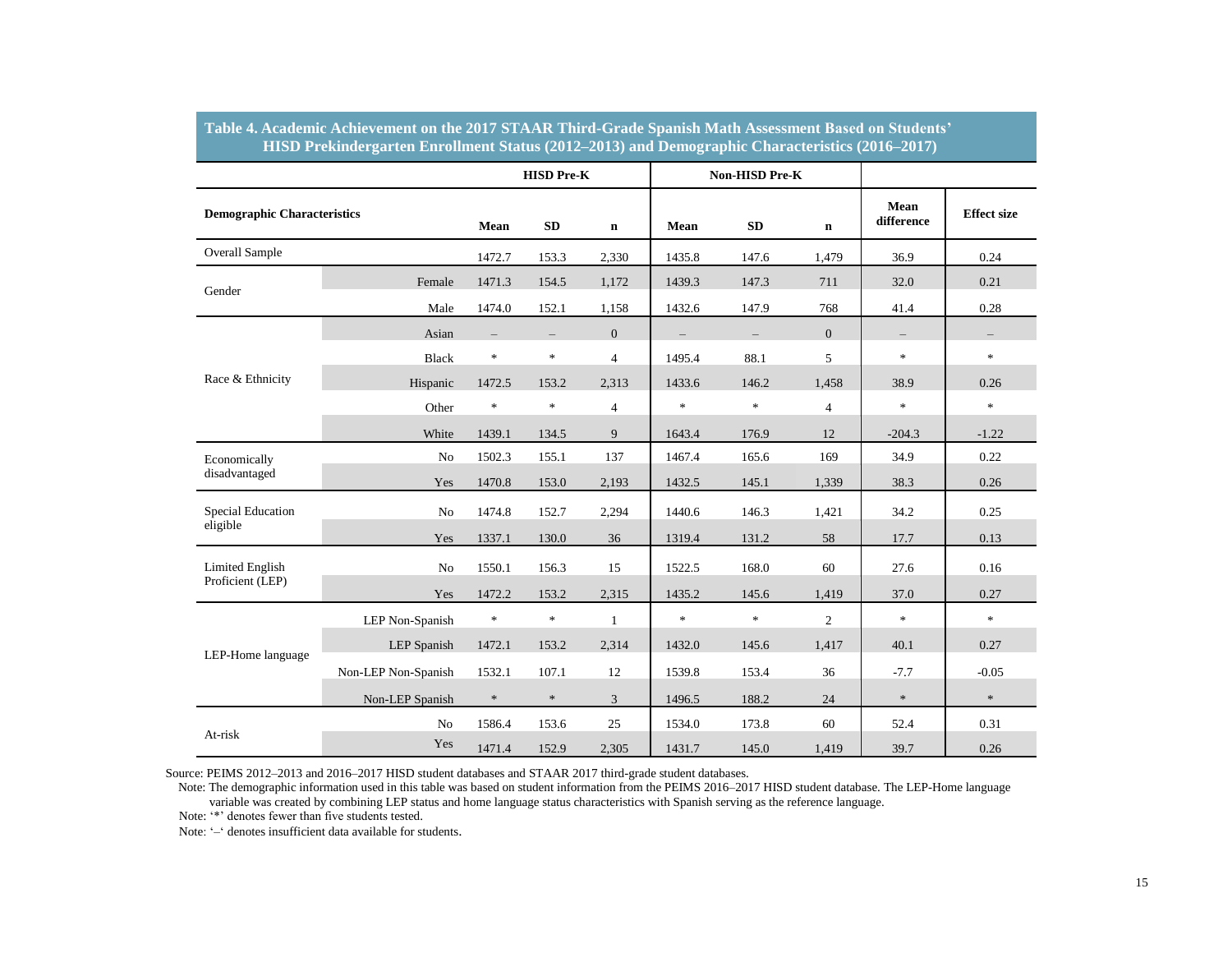| $(2016 - 2017)$                    | Table 1. Count and Percent of Students who met the 2017 Approaches Grade Level<br><b>Standard on the Third-Grade STAAR English Reading Assessment by HISD</b><br>Prekindergarten Enrollment Status (2012–2013) and Demographic Characteristics |             |                   |                |                |               |
|------------------------------------|------------------------------------------------------------------------------------------------------------------------------------------------------------------------------------------------------------------------------------------------|-------------|-------------------|----------------|----------------|---------------|
|                                    |                                                                                                                                                                                                                                                |             | <b>HISD Pre-K</b> | Non-HISD Pre-K | Percent<br>gap |               |
| <b>Demographic Characteristics</b> |                                                                                                                                                                                                                                                | $\mathbf n$ | $\frac{0}{0}$     | n              | $\frac{0}{0}$  | $\frac{0}{0}$ |
| <b>Overall Sample</b>              |                                                                                                                                                                                                                                                | 3,931       | 66.6              | 4,264          | 65.6           | 1.0           |
| Gender                             | Female                                                                                                                                                                                                                                         | 2,127       | 70.1              | 2,121          | 68.8           | 1.3           |
|                                    | Male                                                                                                                                                                                                                                           | 1,794       | 62.8              | 2,143          | 62.8           | 0.0           |
|                                    | Asian                                                                                                                                                                                                                                          | 149         | 91.4              | 445            | 92.3           | $-0.9$        |
| Race & Ethnicity                   | <b>Black</b>                                                                                                                                                                                                                                   | 879         | 56.9              | 1079           | 52.2           | 4.7           |
|                                    | Hispanic                                                                                                                                                                                                                                       | 2698        | 68.2              | 1,629          | 59.6           | 8.6           |
|                                    | Other                                                                                                                                                                                                                                          | 37          | 74.0              | 136            | 87.2           | $-13.2$       |
|                                    | White                                                                                                                                                                                                                                          | 158         | 90.3              | 975            | 92.3           | $-2.0$        |
| Economically                       | No                                                                                                                                                                                                                                             | 680         | 80.8              | 1,935          | 85.9           | $-5.1$        |
| disadvantaged                      | Yes                                                                                                                                                                                                                                            | 3,241       | 64.2              | 2,329          | 54.9           | 9.3           |
| Special Education                  | No                                                                                                                                                                                                                                             | 3,875       | 67.7              | 4,141          | 67.6           | 0.1           |
| eligible                           | Yes                                                                                                                                                                                                                                            | 46          | 28.4              | 123            | 32.8           | $-4.4$        |
| Limited English                    | No                                                                                                                                                                                                                                             | 2,303       | 66.2              | 3,462          | 67.6           | $-1.4$        |
| Proficient (LEP)                   | Yes                                                                                                                                                                                                                                            | 1,618       | 67.1              | 802            | 58.5           | 8.6           |
|                                    | LEP Non-Spanish                                                                                                                                                                                                                                | 153         | 83.6              | 259            | 77.3           | 6.3           |
|                                    | <b>LEP</b> Spanish                                                                                                                                                                                                                             | 1,465       | 65.7              | 543            | 52.4           | 13.3          |
| LEP-Home language                  | Non-LEP Non-<br>Spanish                                                                                                                                                                                                                        | 2,177       | 65.6              | 3,344          | 67.8           | $-2.2$        |
|                                    | Non-LEP Spanish                                                                                                                                                                                                                                | 126         | 78.3              | 118            | 62.1           | 16.2          |
| At-risk                            | N <sub>o</sub>                                                                                                                                                                                                                                 | 2,536       | 69.3              | 3,249          | 74.0           | $-4.7$        |
|                                    | Yes                                                                                                                                                                                                                                            | 1,385       | 62.2              | 1,015          | 48.2           | 14.0          |

## **Appendix C**

Source: PEIMS 2012–2013 and 2016–2017 HISD student databases and STAAR 2017 third-grade student databases.

 Note: The demographic information used in this table was based on student information from the PEIMS 2016–2017 HISD student database. The LEP-Home language variable was created by combining LEP status and home language status characteristics with Spanish serving as the reference language.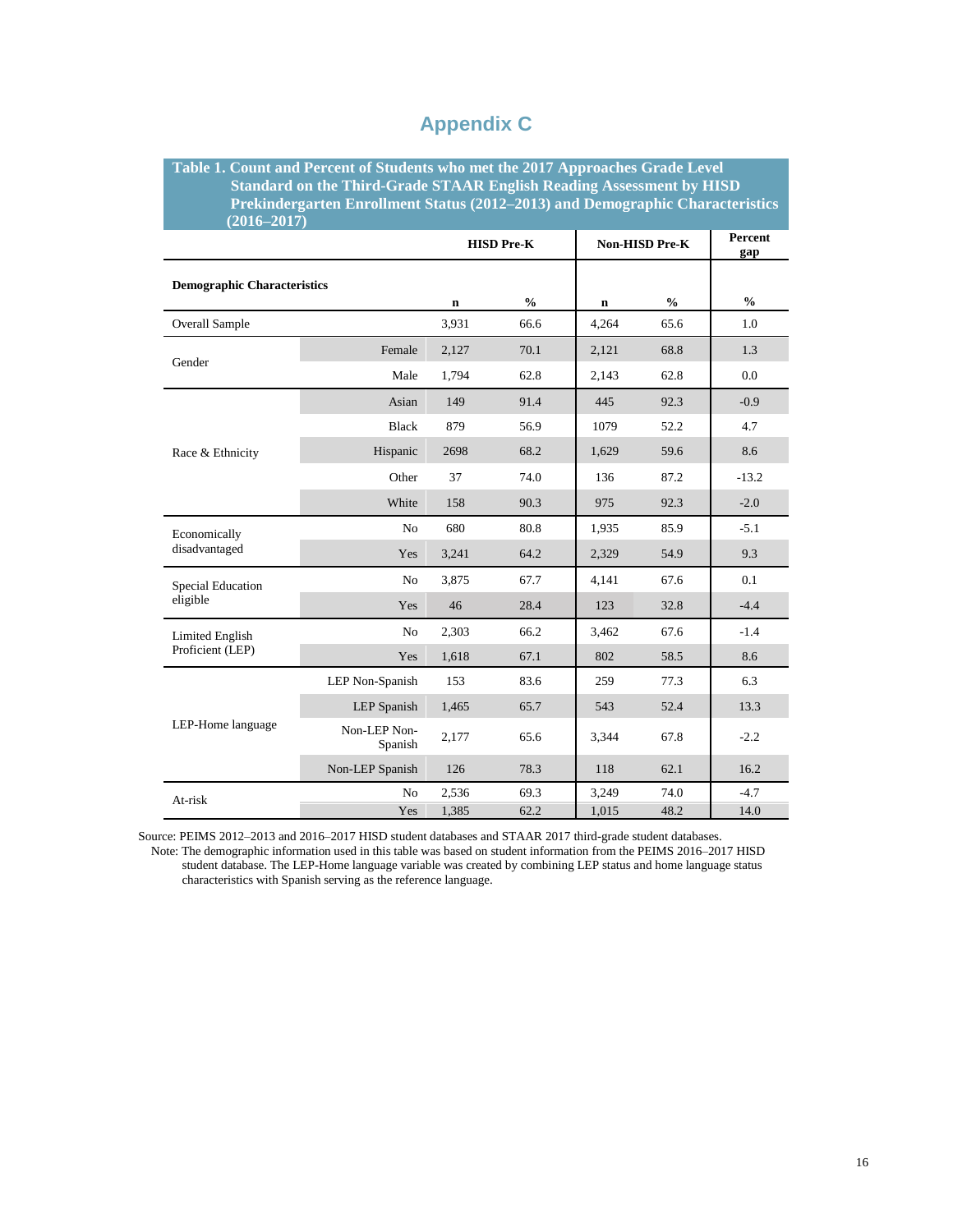#### **Table 2. Count and Percent of Students who met the 2017 Approaches Grade Level Standard on the Third- Grade STAAR Spanish Reading Assessment by HISD Prekindergarten Enrollment Status (2012–2013) and Demographic Characteristics**   $(2016-2017)$

| <b>Demographic Characteristics</b> | $\mathbf n$    | $\frac{0}{0}$                     |                |                                   |               |
|------------------------------------|----------------|-----------------------------------|----------------|-----------------------------------|---------------|
|                                    |                |                                   | $\mathbf n$    | $\frac{0}{0}$                     | $\frac{0}{0}$ |
|                                    | 1,696          | 69.5                              | 954            | 62.4                              | 7.1           |
| Female                             | 915            | 74.7                              | 517            | 69.7                              | 5.0           |
| Male                               | 781            | 64.3                              | 437            | 55.5                              | 8.8           |
| Asian                              | $\overline{0}$ |                                   | $\overline{0}$ |                                   |               |
| <b>Black</b>                       | $\overline{4}$ | $\frac{d\mathbf{r}}{d\mathbf{r}}$ | 3              | $\frac{d\mathbf{x}}{d\mathbf{x}}$ | $\frac{1}{2}$ |
| Hispanic                           | 1,681          | 69.5                              | 936            | 62.0                              | 7.5           |
| Other                              | 2              | $\frac{d\mathbf{r}}{d\mathbf{r}}$ | $\overline{4}$ | $\frac{d\mathbf{r}}{d\mathbf{r}}$ | $\frac{1}{2}$ |
| White                              | 9              | 90.0                              | 11             | 91.7                              | $-1.7$        |
| N <sub>o</sub>                     | 103            | 70.1                              | 102            | 73.9                              | $-3.8$        |
| Yes                                | 1,593          | 69.5                              | 852            | 62.1                              | 7.4           |
| N <sub>o</sub>                     | 1,687          | 70.2                              | 938            | 63.9                              | 6.3           |
| Yes                                | 9              | 23.7                              | 16             | 25.8                              | $-2.1$        |
| N <sub>o</sub>                     | 19             | 79.2                              | 43             | 75.4                              | 3.8           |
| Yes                                | 1,677          | 69.4                              | 911            | 61.8                              | 7.6           |
| LEP Non-Spanish                    | $\overline{0}$ | $\overline{\phantom{0}}$          | $\overline{2}$ | $\ast$                            | $\ast$        |
| <b>LEP</b> Spanish                 | 1,677          | 69.4                              | 909            | 61.8                              | 7.6           |
| Non-LEP Non-<br>Spanish            | 17             | 77.3                              | 25             | 73.5                              | 3.8           |
| Non-LEP Spanish                    | $\overline{2}$ | $\ast$                            | 18             | 78.3                              | $\ast$        |
| N <sub>o</sub>                     | 29             | 85.3                              | 44             | 77.2                              | 8.1<br>7.5    |
|                                    | Yes            | 1,667                             | 69.3           | 910                               | 61.8          |

Source: PEIMS 2012–2013 and 2016–2017 HISD student databases and STAAR 2017 third-grade student databases.

Note: The demographic information used in this table was based on student information from the PEIMS 2016–2017 HISD student database. The LEP-Home language variable was created by combining LEP status and home language status

characteristics with Spanish serving as the reference language.

Note: '\*' denotes fewer than five students tested.

Note: '–' denotes insufficient data available for students.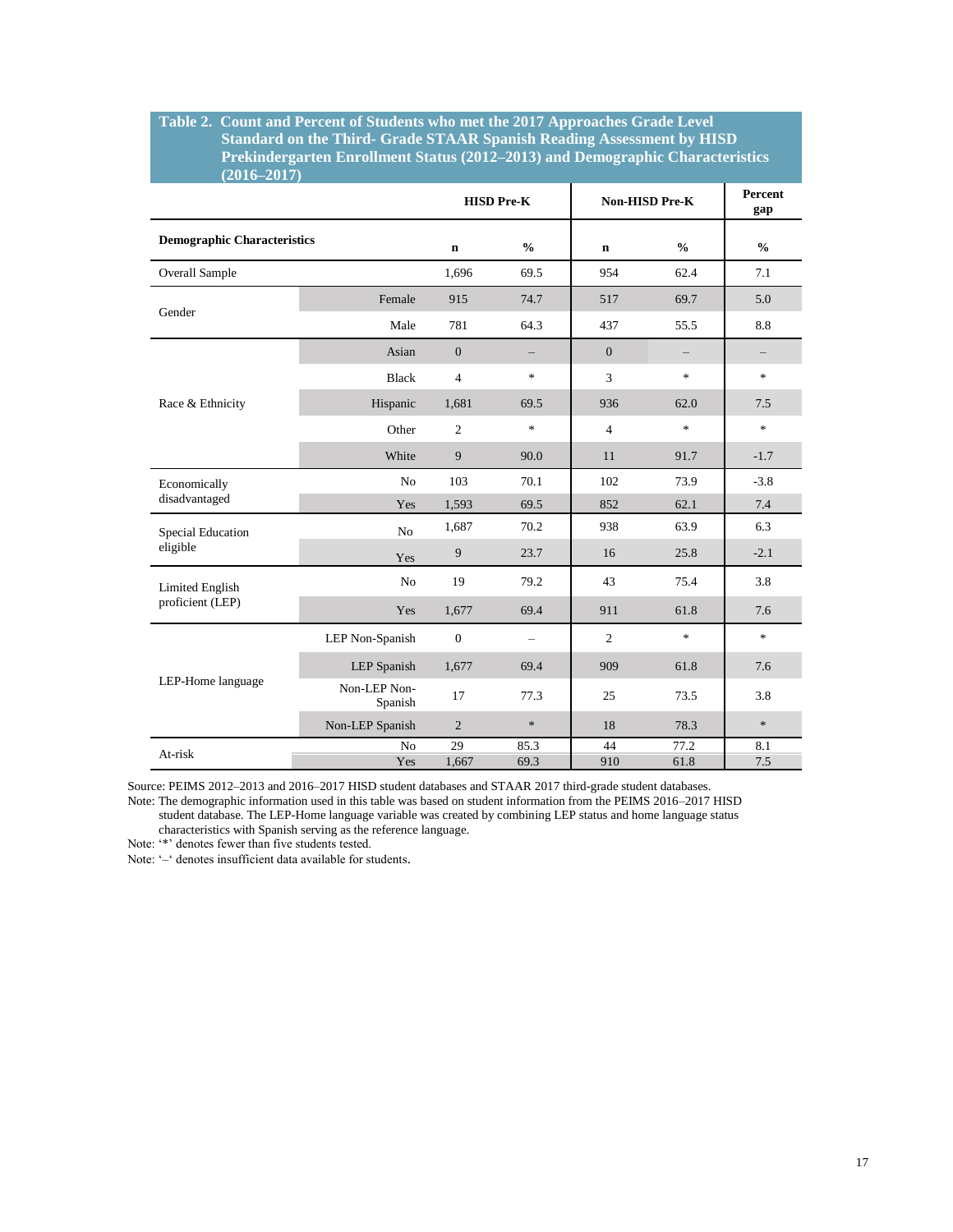#### **Table 3. Count and Percent of Students who met the 2017 Approaches Grade Level Standard on the Third-Grade STAAR English Math Assessment by HISD Prekindergarten Enrollment Status (2012–2013) and Demographic Characteristics (2016–2017)**

|                                    |                     | <b>HISD Pre-K</b> |               | Non-HISD Pre-K |               | Percent<br>gap |
|------------------------------------|---------------------|-------------------|---------------|----------------|---------------|----------------|
| <b>Demographic characteristics</b> |                     | $\mathbf n$       | $\frac{0}{0}$ | n              | $\frac{0}{0}$ | $\frac{0}{0}$  |
| Overall sample                     |                     | 4,485             | 74.8          | 4,702          | 71.8          | 3.0            |
| Gender                             | Female              | 2,331             | 75.5          | 2,258          | 72.5          | 3.0            |
|                                    | Male                | 2,154             | 74.0          | 2,444          | 71.1          | 2.9            |
|                                    | Asian               | 160               | 98.2          | 459            | 95.0          | 3.2            |
|                                    | <b>Black</b>        | 970               | 62.7          | 1,215          | 58.7          | 4.0            |
| Race & Ethnicity                   | Hispanic            | 3,161             | 77.9          | 1,902          | 68.3          | 9.6            |
|                                    | Other               | 39                | 78.0          | 140            | 89.7          | $-11.7$        |
|                                    | White               | 155               | 87.6          | 986            | 93.3          | $-5.7$         |
| Economically<br>disadvantaged      | No                  | 711               | 83.5          | 1,974          | 87.6          | $-4.1$         |
|                                    | Yes                 | 3,774             | 73.3          | 2,728          | 63.5          | 9.8            |
| Special Education<br>eligible      | N <sub>o</sub>      | 4,426             | 75.9          | 4,545          | 73.7          | 2.2            |
|                                    | Yes                 | 59                | 36.2          | 157            | 41.2          | $-5.0$         |
| <b>Limited English</b>             | No                  | 2,526             | 72.4          | 3.693          | 72.0          | 0.4            |
| Proficient (LEP)                   | Yes                 | 1,959             | 78.0          | 1,009          | 70.8          | 7.2            |
| LEP-Home language                  | LEP Non-Spanish     | 165               | 90.2          | 277            | 82.7          | 7.5            |
|                                    | LEP Spanish         | 1,794             | 77.1          | 732            | 67.2          | 9.9            |
|                                    | Non-LEP Non-Spanish | 2,392             | 71.9          | 3.553          | 72.0          | $-0.1$         |
|                                    | Non-LEP Spanish     | 134               | 83.8          | 140            | 74.1          | 9.7            |
| At-risk                            | No                  | 2,784             | 74.8          | 3,402          | 77.5          | $-2.7$         |
|                                    | Yes                 | 1,737             | 74.7          | 1,300          | 60.2          | 14.5           |

Source: PEIMS 2012–2013 and 2016–2017 HISD student databases and STAAR 2017 third-grade student databases.

*Note*: The demographic information used in this table was based on student information from the PEIMS 2016–2017 HISD student database. The LEP-Home language variable was created by combining LEP status and home language status characteristics with Spanish serving as the reference language.